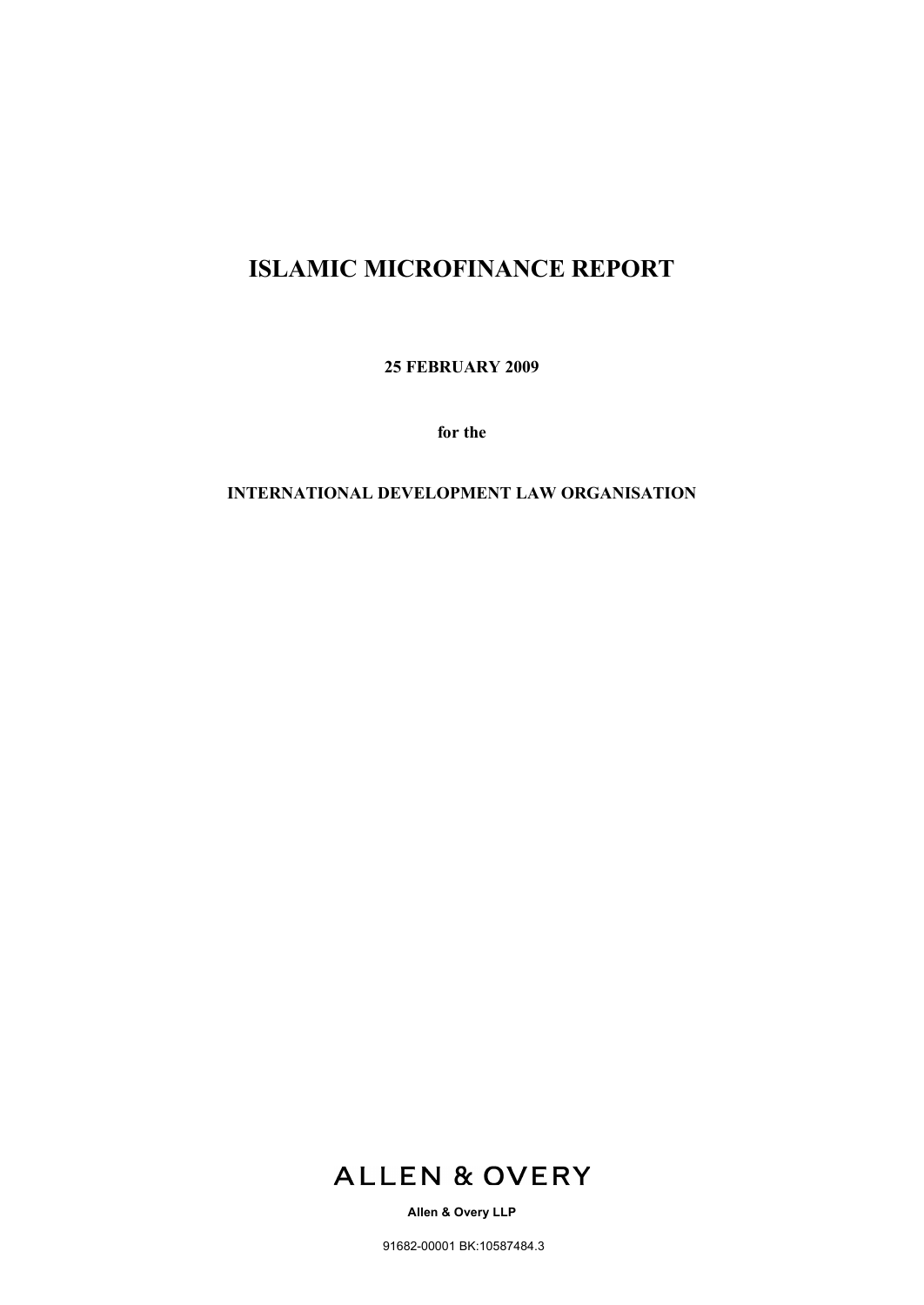# **CONTENTS**

| <b>Section</b> |                                                                                   | Page |
|----------------|-----------------------------------------------------------------------------------|------|
|                |                                                                                   |      |
| $\mathcal{D}$  |                                                                                   |      |
| 3.             |                                                                                   |      |
| $\overline{4}$ |                                                                                   |      |
| .5.            |                                                                                   |      |
| 6              |                                                                                   |      |
|                | Islamic Microfinance in the Middle East (United Arab Emirates and Saudi Arabia)13 |      |
| 8.             |                                                                                   |      |
| 9.             |                                                                                   |      |
| 10             |                                                                                   |      |
| 11.            |                                                                                   |      |
|                |                                                                                   |      |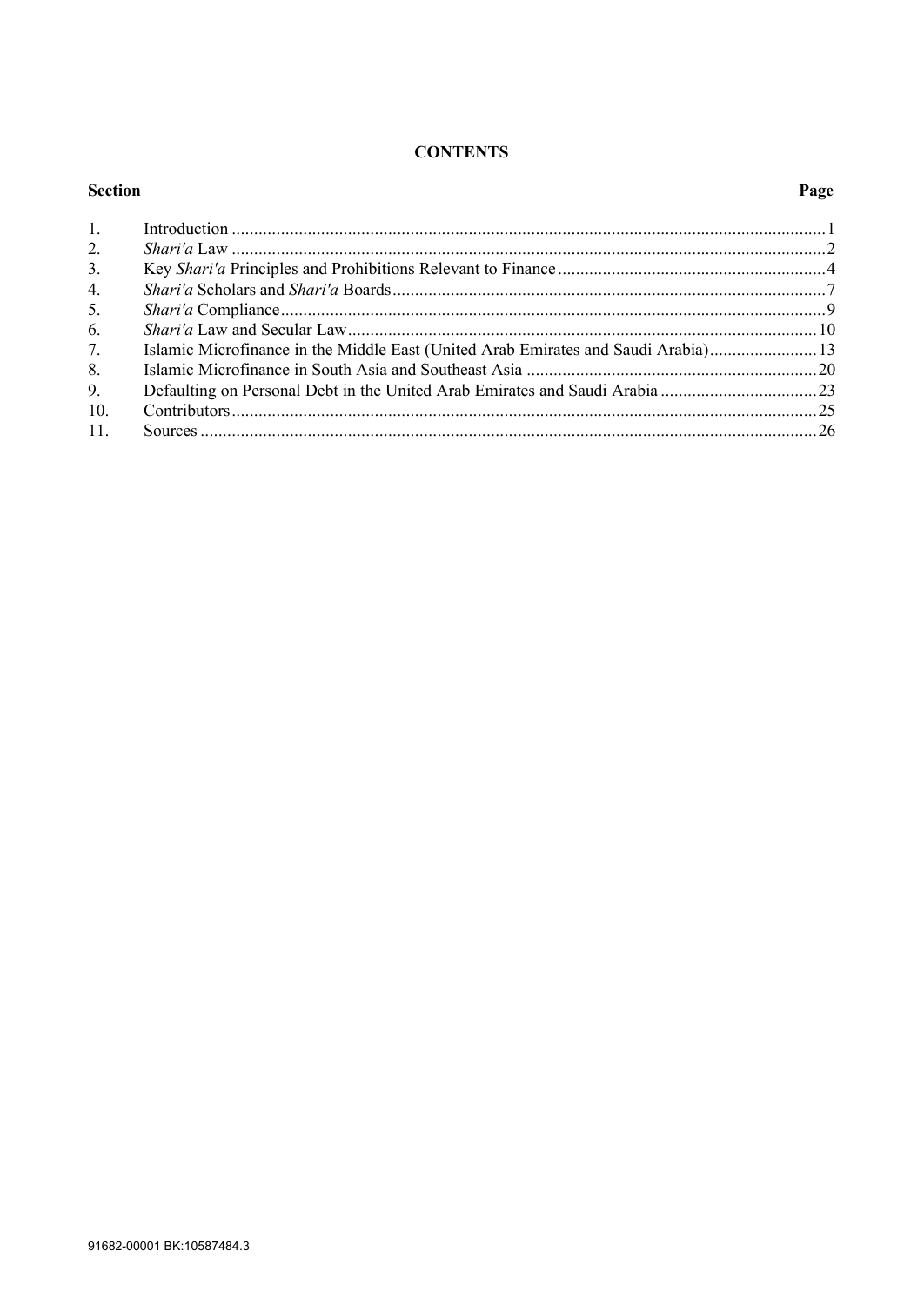# **1. INTRODUCTION**

This report has been prepared to assist the International Development Law Organisation (**IDLO**) in understanding the basic Islamic law (*Shari'a* law) principles governing the provision of Islamic finance products and services, the processes typically involved in obtaining *Shari'a* approval for *Shari'a*-compliant financing transactions and products and the relationship between *Shari'a* law and secular law in certain jurisdictions. This report also summarises the results of our research into the state of Islamic microfinance in certain Middle Eastern, South Asian and Southeast Asian countries.

The information included in this report is derived from a combination of our experience of advising on *Shari'a*-compliant financing transactions and publicly available sources and materials. We have not independently verified the information obtained from external sources that we used and make no representations as to its accuracy or completeness. In addition, we did not undertake an exhaustive search of all information or materials which are publicly available in relation to Islamic microfinance and our research on the subject was based on the sources and materials which are listed in Section 11 (*Sources*).

This report has been prepared to assist IDLO in furthering its understanding of Islamic finance and the state of Islamic microfinance in a select number of countries. It does not constitute (nor should it be relied upon as) legal advice from Allen & Overy.<sup>1</sup> Allen & Overy disclaims any duty of care or liability to any person in connection with the contents of this report.

This report is for the information of IDLO only. IDLO have requested the permission of Allen  $\&$ Overy to publish this report on its website which has been given. Any person reading this report on the IDLO website should note carefully the contents of the paragraphs set out above.

Allen & Overy means Allen & Overy LLP and/or its affiliated undertakings.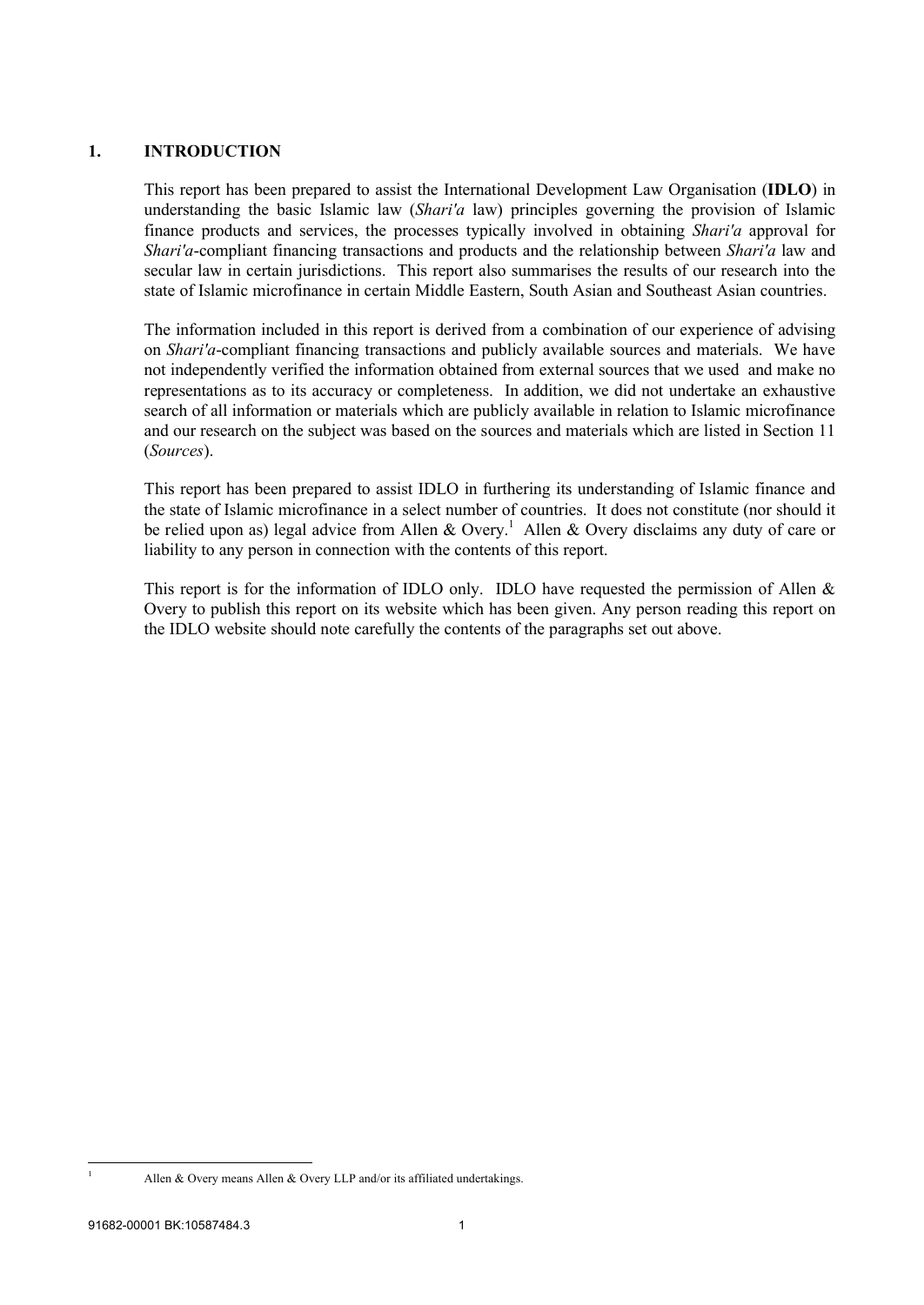# **2.** *SHARI'A* **LAW**

#### **2.1** *Shari'a* **law defined**

*Shari'a* (or Islamic) law is meant to regulate all aspects of a Muslim's way of life. It is broadly divided into two sets of rules: one relates to the obligatory worship of God (*ibadah*) and the other relates to daily life outside the context of obligatory worship (*muamalat*), including commercial and financial dealings.

*Shari'a* is not a codified body of law. It consists of general rules and principles derived from the *Qur'an* (the Muslim holy book), the practices (*sunnah*) and sayings (*ahadith*) of the Prophet Mohammed (as discussed in further detail below). These general principles are capable of interpretation and development to address new issues or circumstances that arise from time to time. Indeed, the *Shari'a* has been supplemented by extensive Islamic jurisprudence (*fiqh*) developed over centuries by different schools of thought (the *madhaa'hib*). The key point to note is that, while all the schools of thought agree on the fundamental *Shari'a* principles enshrined in the *Qur'an*, *sunnah* and *hadith*, they sometimes hold differing views on their interpretation and application.

## **2.2 Sources of** *Shari'a* **law**

*Shari'a* law is derived from a number of primary and secondary sources.

(a) *Qur'an*

The *Qur'an* is a primary source of law and is believed by Muslims to contain the word of God as revealed to the Prophet Mohammed. Evidence found in other sources of *Shari'a* law is subject to the *Qur'an*.

(b) *Sunnah*

*Sunnah* literally means "well known path". The *sunnah* is a primary source of law and comprises traditional accounts of what the Prophet Mohammed said or did during his life which have legal content. *Sunnah* also comprises the sayings of others tacitly approved by the Prophet's silence.

(c) *Hadith*

A further primary source of law is the narrative record of sayings and actions of the Prophet Mohammed known as *hadith* (plural *ahadith*). The extent to which *sunnah* is derived or differentiated from *ahadith* depends on the context and school of thought being considered.

(d) *Qiyas*

*Qiyas* represents the process of reasoning whereby the principles found in the *Qur'an* and *sunnah* are extended to new cases by analogy.

(e) *Ijma* 

*Ijma* represents the consensus of the Islamic community (whether at a local or global academic level) on a particular issue.

(f) *Ijtihad*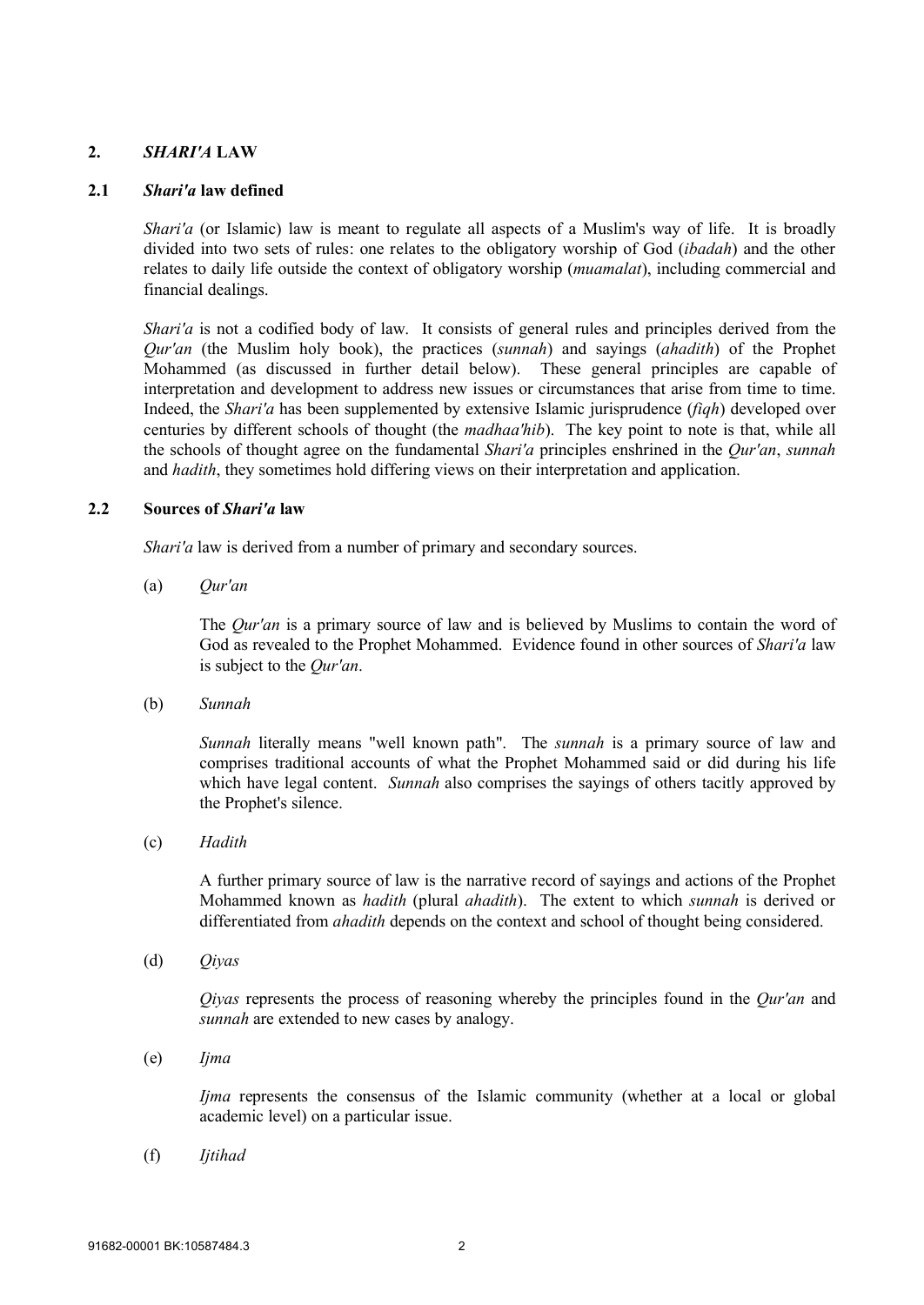*Ijtihad* is the interpretation and the opinion of Islamic jurists on a particular issue. *Qiyas*, *ijma* and *ijtihad* are all secondary sources of *Shari'a* law.

#### **2.3 Issues relating to interpretation and application of** *Shari'a* **law**

Since *Shari'a* law is not a single codified body of law and is open to interpretation, the opinions of *Shari'a* scholars may differ on the same question of *Shari'a* law depending on the school of thought to which particular scholars belong.

In addition, scholars' views on questions of *Shari'a* law may change over time.

This can lead to uncertainty and inconsistency of interpretation and application of *Shari'a* law across the Islamic world.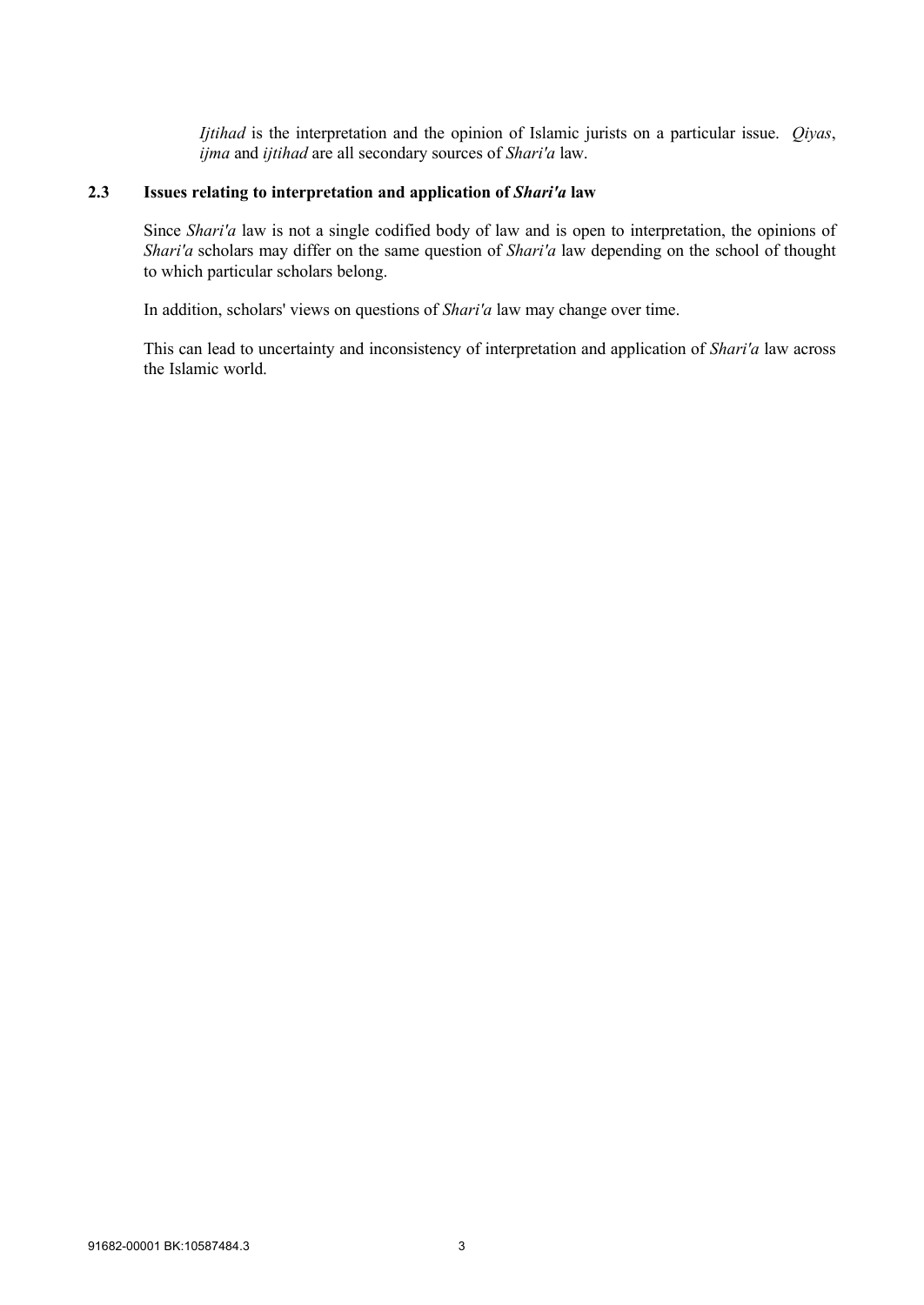# **3. KEY** *SHARI'A* **PRINCIPLES AND PROHIBITIONS RELEVANT TO FINANCE**

There are a number of key *Shari'a* principles and prohibitions relevant to finance and commercial transactions which distinguish Islamic finance from the conventional forms. For completeness, it should be mentioned that there are two main branches within Islam: *sunnism* and *shiaism*. The majority of Muslims are *sunni* and the following is limited to the discussion of the general *Shari'a* principles relating to Islamic finance within *sunni* jurisprudence.

The key *Shari'a* principles which underpin Islamic finance, and have led to the creation of a separate finance industry, are as follows:

## **3.1 Prohibition on usury and interest (***riba***)**

Under the *Shari'a*, it is not permissible to charge, pay or receive interest. The *Shari'a* does not recognise the time value of money and it is therefore not permissible to make money by lending it. Money must be used to create real economic value and it is only permissible to earn a return from investing money in permissible commercial activities which involve the financier or investor taking some commercial risk. This prohibition is the main driving force behind the development of the modern Islamic finance industry.

*Riba* can take one of two forms: *riba al-naseeyah* and *riba al-fadl*.

*Riba al-naseeyah* is the amount of excess received by a lender in addition to the capital amount lent. This type of *riba* is comparable to the traditional concept of interest in conventional lending activities. The second type, *riba al-fadl,* is excess compensation without any form of consideration in return.

In modern finance, *riba al-fadl* could be applicable to several exchange of commodities contracts. The idea is that when compensation is paid, it should be justified or be set against a specific activity and the return should also be associated with a specific risk. Therefore when parties exchange commodities of similar value and one party pays excessive compensation to the other party, this is considered *riba*.

## **3.2 Prohibition on realising a gain from speculation (***mayseer***)**

It is not permissible to earn a profit from speculation. Gambling is therefore not permitted under *Shari'a*. Any contracts or arrangements which involve speculation are also not permitted. That said, it is accepted under the *Shari'a* that there is an element of speculation in most commercial arrangements and, unlike the absolute prohibition of interest, it is a question of the degree of speculation involved and whether the intention behind the transaction is to realise a gain from some productive effort or purely speculation.

The distinction between prohibited speculation and legitimate commercial speculation is not always clear in practice and there are examples where it can be difficult to distinguish between the two. For example, it is generally accepted that it is permissible to make an equity investment in a company engaging in a business activity that is permissible under the *Shari'a* with a view to realising future dividends and capital gains on the investment. There is of course a degree of commercial speculation involved about the future prospects of the company when an investor makes an equity investment, but whether such speculation is permissible or not would depend on the intention of the investor, i.e. was the intention to make a quick profit by speculating in the likely movement of the share price over a very short period of time (as is arguably the case with day trading), or was the decision made on the basis of careful evaluation of the company's past results and future prospects? At the other end of the spectrum, equity derivatives such as index-linked derivatives are generally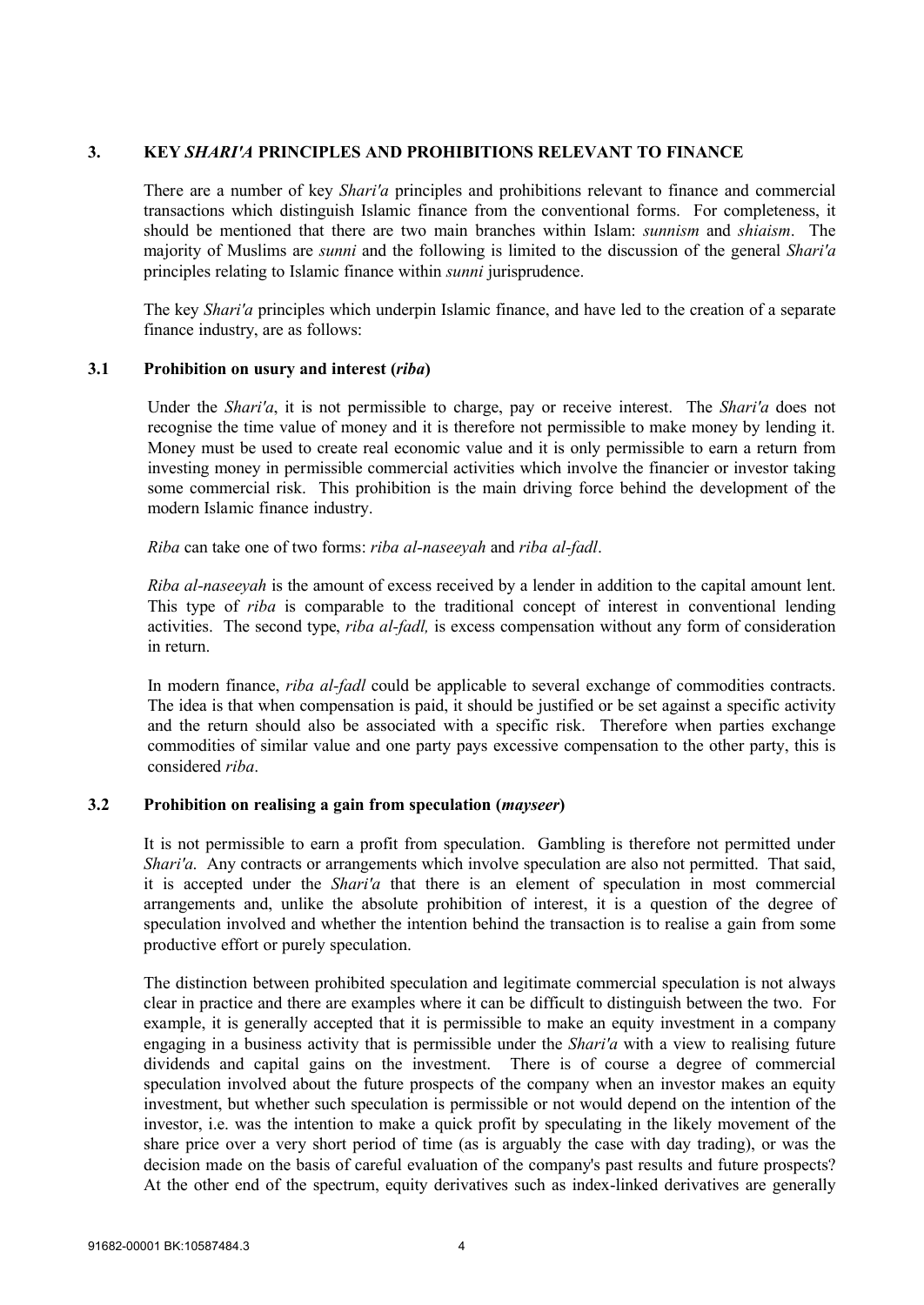viewed as unacceptable under *Shari'a* because they involve speculation on the movement of an equity index.

#### **3.3 No uncertainty (***gharar***) in commercial transactions**

Certainty of terms in any transaction is a key requirement under the *Shari'a*. Again, as with speculation, a degree of commercial uncertainty is acceptable but there must not be any uncertainty about the key terms of the transaction. For example, in a transaction for the sale of assets, the sale contract should set out a clear description of the assets being sold, the sale price and the time for delivering the assets to the purchaser. Similarly, a leasing contract needs to set out clearly the assets which are being leased, the duration of the lease and the rent payable under the lease. One of the reasons that conventional insurance contracts are not considered permissible under the *Shari'a* is that there is no certainty as to when a claim will be paid, given that there is no way of knowing if and when the insured event will occur.

In the context of modern day Islamic finance, key examples of *gharar* are:

- (a) advising a customer to buy shares of a particular company that is the subject of a takeover bid, on the grounds that its share price can be expected to rise;
- (b) buying a house, the price of which is to be specified in the future;
- (c) when the subject matter or specifications to a contract are unknown; and
- (d) deferred payment under a contract where the deferment is for an unknown period.

#### **3.4 All activity must be for permitted purposes (***halal***)**

Muslims must not engage in (or derive any benefit from) activities which are prohibited under the *Shari'a*. It is therefore not permissible for Muslims to invest in businesses which engage in prohibited activities such as casinos, a breweries or a factories making pork products. It is also not permissible for Islamic banks to provide any financing to such businesses. However, a very strict interpretation of these rules would mean that Muslims would only be able to invest in a very limited number of businesses internationally. For example, it would not be permissible for Muslims to invest in a hotel that serve alcohol, a food company which also manufactures pork products as part of its product range or any business that lends or borrows money at interest.

In light of the practical considerations of international commerce and in order to enable Muslim investors to participate in it, a number of prominent *Shari'a* scholars have advanced the view that it is permissible for Muslims to invest in businesses or companies which are not entirely *Shari'a*compliant so long as certain conditions are met. These conditions include (among other things):

- (a) the principal business activity must be permissible under *Shari'a*;
- (b) any income derived from prohibited activities should only form a small percentage of the overall income of the company or business (this percentage ranges from 5 to 20 per cent. of overall income depending upon the nature of the prohibited activity and the *Shari'a* scholars involved);
- (c) the aggregate amount of interest-bearing debt incurred by a company or business must not exceed a certain percentage of its assets or market capitalisation (there are disagreements between *Shari'a* scholars as to what percentage is acceptable and it ranges from 25 to 35 per cent. of total assets or market capitalisation depending upon the scholars involved); and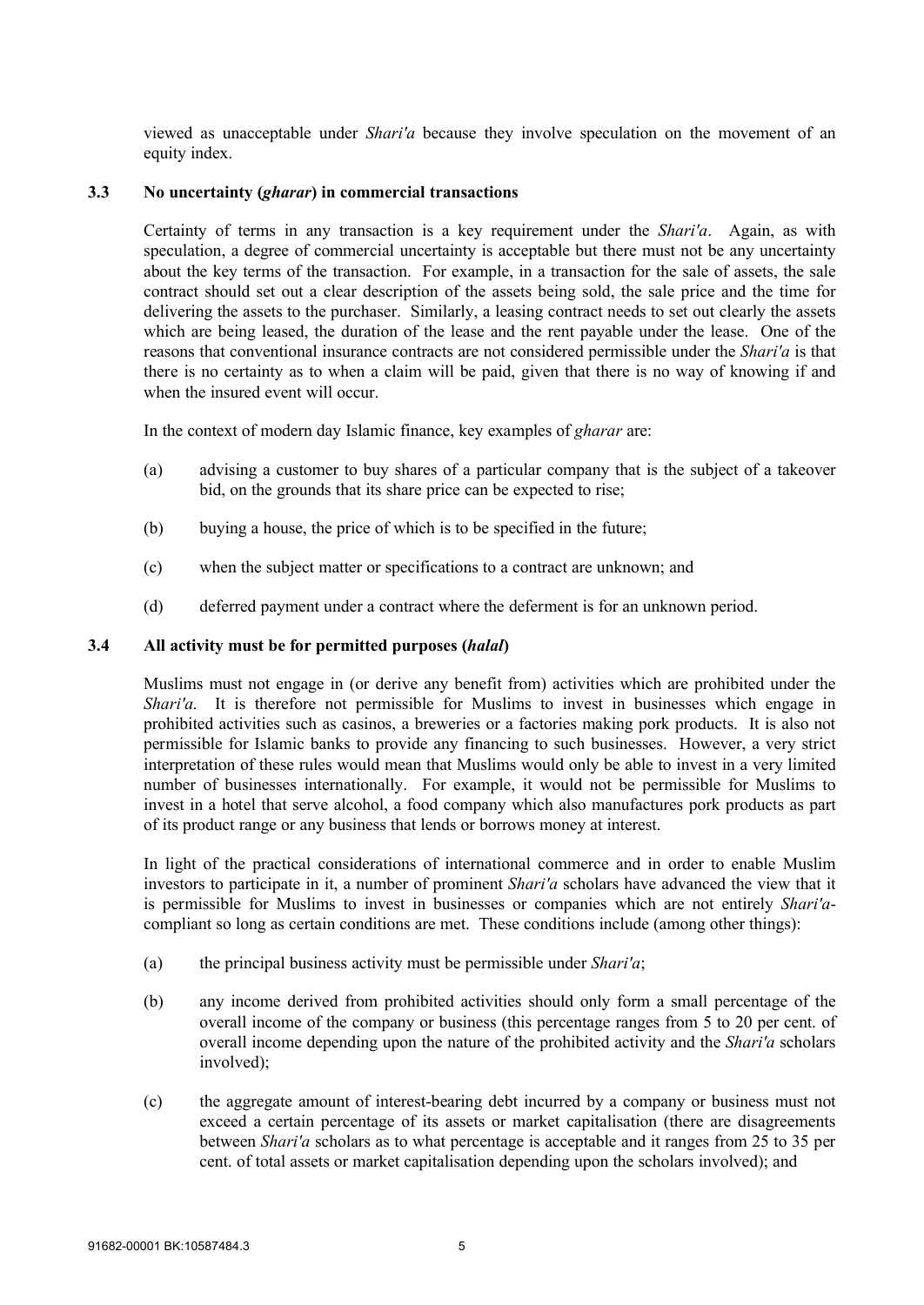(d) the accounts receivable of the company on the business must not exceed a certain percentage of its assets or market capitalisation (usually set between 25 and 33 per cent.).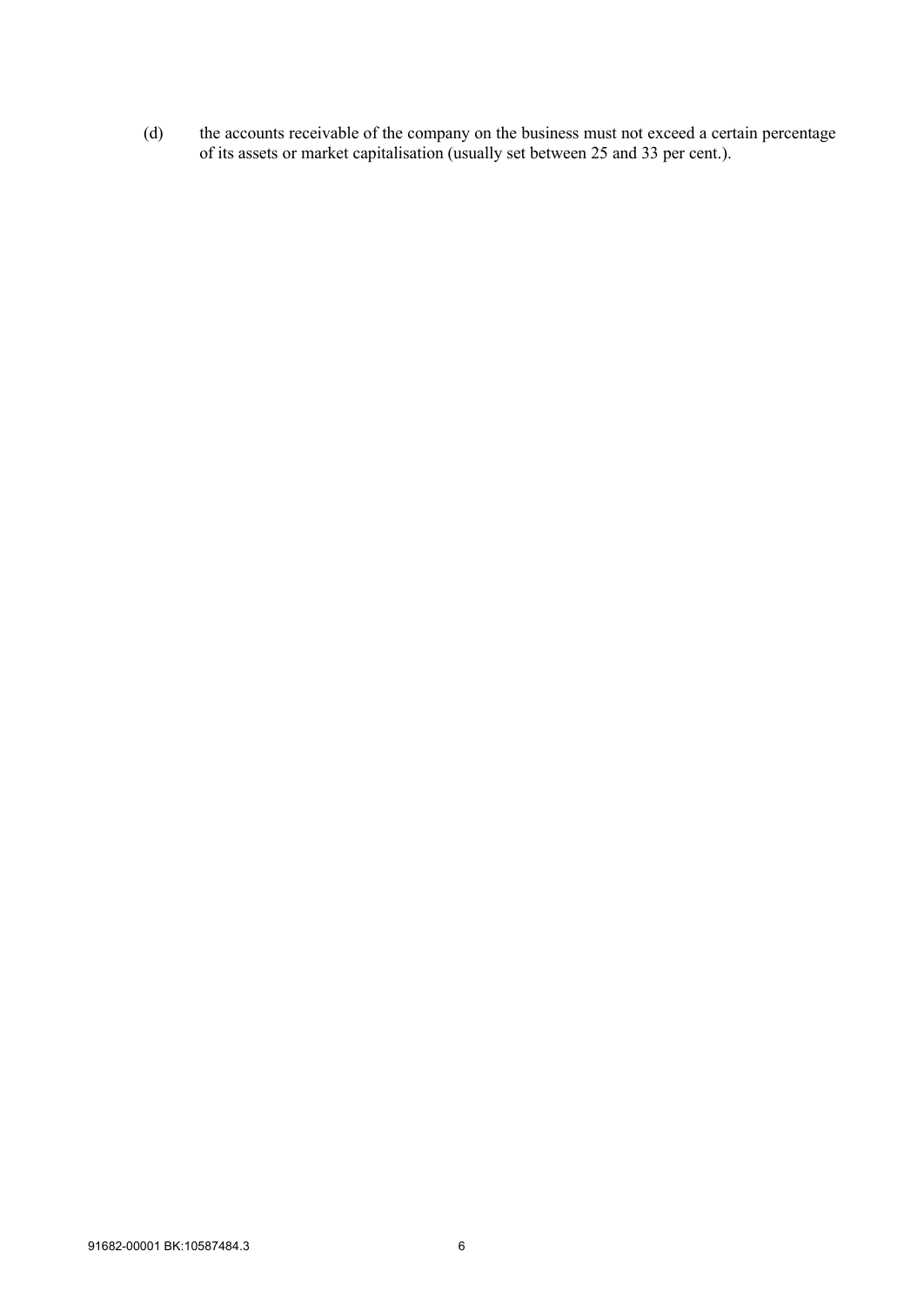## **4.** *SHARI'A* **SCHOLARS AND** *SHARI'A* **BOARDS**

#### **4.1 Role of** *Shari'a* **scholars**

One of the key distinguishing features of Islamic finance is the role played by *Shari'a* scholars. *Shari'a* scholars play both an advisory and a supervisory role in Islamic finance. They are ultimately responsible for determining whether a particular transaction or product complies with *Shari'a* law. They can do so acting individually or (as is more usually the case) acting through a *Shari'a* board comprising two or more scholars (see below for more details).

There is no formal training or qualification for a person to assume the role of a *Shari'a* scholar. However, a person must have a deep understanding and knowledge of the *Qur'an*, *ahadith*, *sunnah* and *Shari'a* law generally in order to be recognised and accepted as a *Shari'a* scholar. This knowledge and understanding is typically acquired through studying at a traditional religious institution. *Shari'a* scholars who are active in the Islamic finance industry tend to also have a background in economics and finance.

#### **4.2 Key scholars active in the industry**

There are a number of reputable scholars who specialise in the application of *Shari'a* principles to finance. These scholars are based predominantly in the Middle East, Pakistan and Malaysia. Among the most well-known scholars active in the industry, are:

- · Sheikh Taqi Usmani (Pakistan);
- Sheikh Nizam Yaquby (Bahrain);
- · Dr. Mohammed Ali Elgari (Saudi Arabia);
- · Dr. Abus Sattar Abu Ghuddah (Syrian based in Saudi Arabia);
- · Dr. Muhammad Imran Ashraf Usmani (Pakistan);
- Dr. Hussain Hamid Hassan (United Arab Emirates); and
- · Dr. Mohammad Daud Bakar (Malaysia).

## **4.3 Role of** *Shari'a* **boards**

*Shari'a* boards are typically responsible for reviewing an institution's Islamic operations, products and transactions in order to ensure that they comply with *Shari'a* law.

The scope of the role undertaken by a *Shari'a* board varies from institution to institution and across jurisdictions, as most jurisdictions have yet to develop a detailed regulatory framework governing the appointment of *Shari'a* boards, the scope of their duties or the qualifications required for someone to become a *Shari'a* scholar. Indeed, some jurisdictions do not even require an institution offering *Shari'a*-compliant products and services to have a *Shari'a* board. As such, most arrangements involving *Shari'a* boards are voluntary and the scope of their involvement can range from getting involved in the operations of the institution and holding regular meetings with its management (as is the case with some traditional Islamic banks) to only being engaged on a transaction-by-transaction basis to review and approve proposed transactions or products as being *Shari'a*-compliant.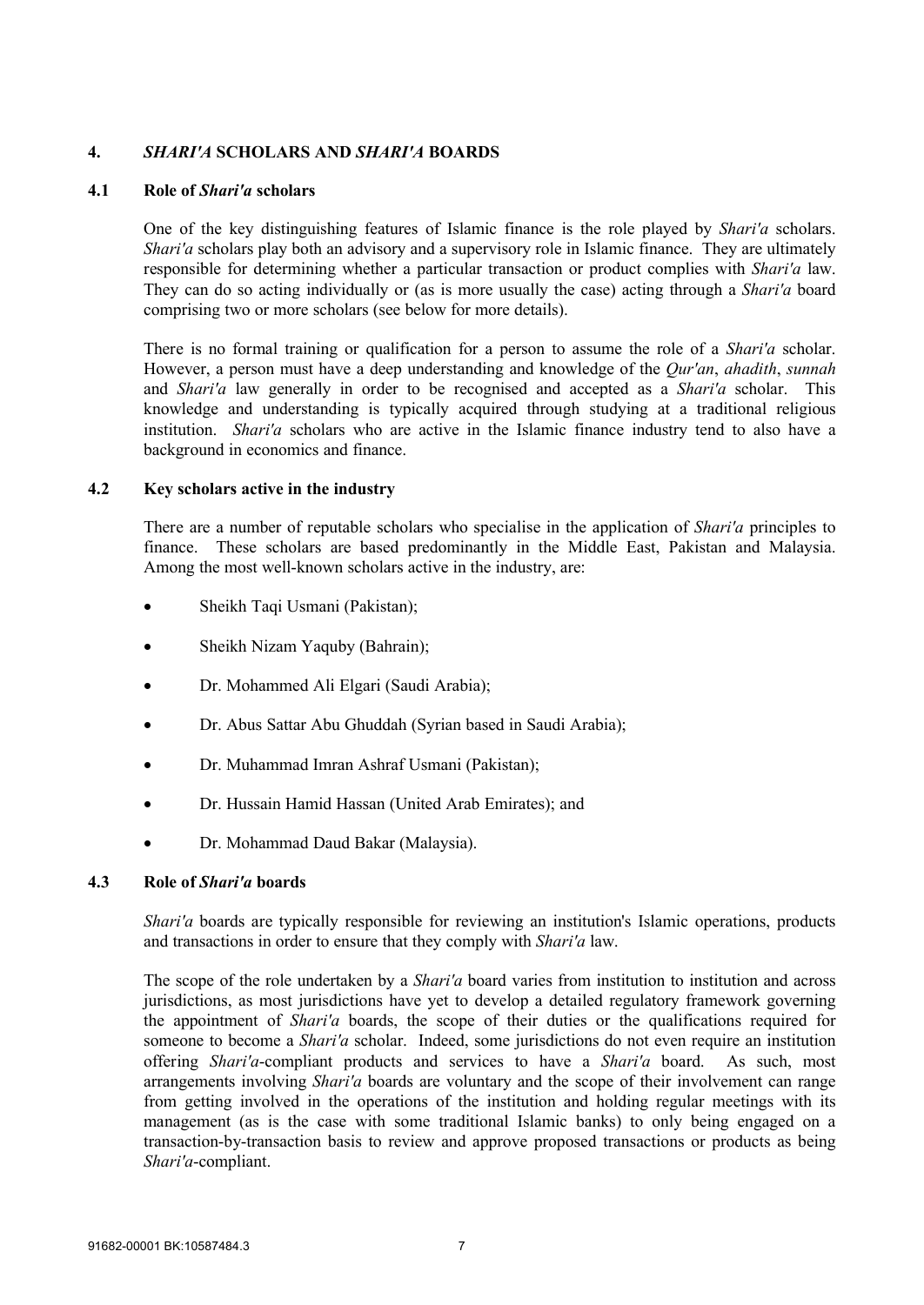*Shari'a* scholars sitting on *Shari'a* boards are typically commercially astute and generally have exposure to a broad range of issues through acting on several *Shari'a* boards for various institutions.

# **4.4 The work of** *Shari'a* **scholars and boards in practice**

*Shari'a* scholars (either individually or as part of a *Shari'a* board) can be engaged on a transactionby-transaction basis or be appointed to a permanent *Shari'a* board of a financial institution. For the reasons mentioned below, even though an institution may not be required to appoint a *Shari'a* scholar or establish a *Shari'a* board there are various benefits in doing so (such as credibility with potential investors and customers).

A *Shari'a* board working on a transaction or reviewing a particular product will typically consist of at least three *Shari'a* scholars. Where it is involved in a transaction, the *Shari'a* board will generally be involved in settling the term sheet and in reviewing the penultimate draft of the transaction documents, although the level of a *Shari'a* scholar's or *Shari'a* board's involvement will vary from transaction to transaction. At present, one of the pressing issues facing the Islamic finance industry is the shortage of suitably qualified *Shari'a* scholars. As such, *Shari'a* scholars working in the industry are very busy and getting their attention can be difficult at times. Typically contact with the *Shari'a* scholars will be by way of telephone, fax and e-mail, however, some *Shari'a* scholars will also require face to face meetings.

Decisions of a *Shari'a* board, as to whether a particular transaction or product is *Shari'a*-compliant, are generally arrived at by consensus. The *Shari'a* board will then issue a pronouncement (*fatwa*) to confirm that that transaction or product is *Shari'a*-compliant. If a single scholar has been engaged to review a transaction or product, then he will issue a *fatwa* after he is satisfied that the proposed transaction or product complies with the requirements of *Shari'a* law.

#### **4.5 Considerations involved in appointing a** *Shari'a* **scholar or board**

As mentioned earlier, most jurisdictions have yet to develop a detailed regulatory framework governing the appointment of *Shari'a* boards or the qualifications required for someone to become a *Shari'a* scholar and some jurisdictions do not even require an institution offering *Shari'a*-compliant products to have a *Shari'a* board (or indeed engage any *Shari'a* scholars). Why then would an institution go to the trouble and expense of appointing a *Shari'a* scholar or a *Shari'a* board if it is not required to do so under the applicable regulatory regime? The answer is so it can have the necessary credibility with potential investors and customers. In practice an institution that wants to participate in the Islamic finance industry will only have that credibility if it has a *Shari'a* board.

A key consideration for an institution when appointing a *Shari'a* board is its composition. The composition of a *Shari'a* board will be a determining factor in whether or not that institution achieves acceptance among potential investors and customers as a credible provider of *Shari'a*compliant products and services. As such, an institution should strive to appoint experienced scholars that are well known in the jurisdiction in which the institution operates as this will have a positive effect on the institution's credibility and business prospects.

Another important consideration when appointing a *Shari'a* board is to make sure that the composition of the *Shari'a* board is made up of *Shari'a* scholars who represent a range of Islamic schools of thought, as this will help reduce the risk of disagreements as to whether a particular product or transaction is *Shari'a*-compliant or not.

It should be noted that some Islamic finance transactions and products are approved by a single scholar. This generally happens in the case of private transactions where there are a limited number of parties or investors involved, and these parties or investors are willing to rely on the *fatwa* issued by a single scholar selected by them.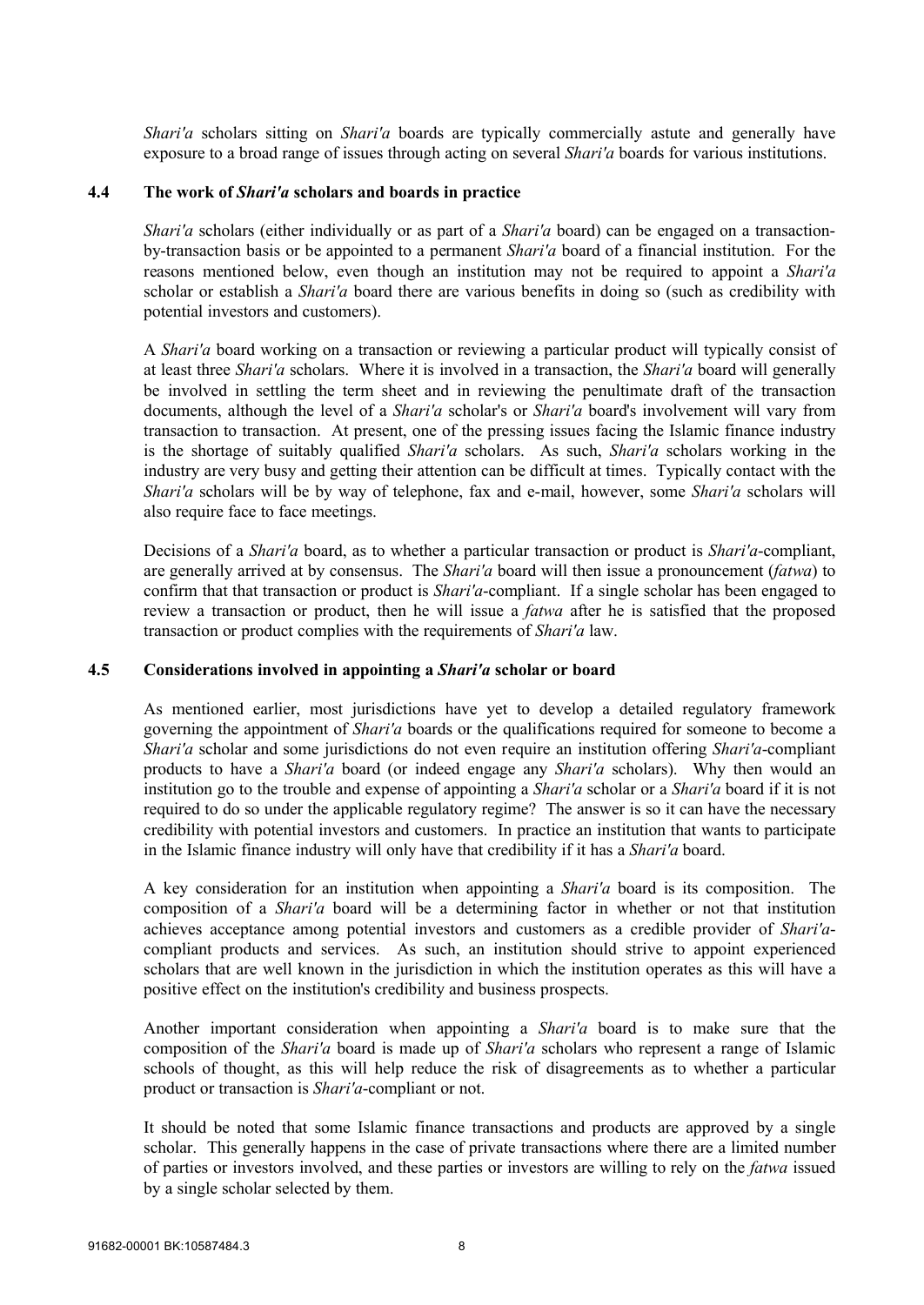# **5.** *SHARI'A* **COMPLIANCE**

# **5.1 General**

A transaction or product will generally be treated as being *Shari'a*-compliant if a *Shari'a* scholar or *Shari'a* board issues a *fatwa* to confirm that in his/their opinion that transaction or product is *Shari'a*compliant. However, a *fatwa* does not ensure that the relevant transaction or product will be accepted as *Shari'a*-compliant by every *Shari'a* scholar. In fact, there have been instances where one or more *Shari'a* scholars have disagreed with the view taken by an institution's *Shari'a* board. As mentioned earlier in this report, there are different schools of thought within Islamic jurisprudence and while all of them agree on the fundamental *Shari'a* principles, they can (and sometimes do) hold different views on their interpretation and application.

# **5.2 Steps involved in obtaining** *Shari'a* **approval**

It is important to bear in mind that the steps for obtaining *Shari'a* approval will vary from institution to institution and quite possibly from transaction to transaction. For example, an Islamic bank or a conventional bank with an Islamic division or "window" will have a *Shari'a* board, whereas other institutions may not have a *Shari'a* board but may approach *Shari'a* scholars on a transaction-bytransaction basis or in relation to a particular product. Where an institution has a permanent *Shari'a* board the process for obtaining *Shari'a* approval (which will culminate in the issuance of a *fatwa*) is generally as follows:

- (a) the relevant commercial department of the institution will discuss a proposed transaction or product with the institution's *Shari'a* co-ordinator (or the department that co-ordinates with the institution's *Shari'a* board);
- (b) the *Shari'a* co-ordinator will provide feedback on the proposed transaction or product and, based on his experience, advise the relevant commercial department as to whether or not the *Shari'a* board is likely to grant *Shari'a* approval. In the event the *Shari'a* co-ordinator feels that the transaction or product will not receive *Shari'a* approval, he will suggest changes that should be made to improve its chances of receiving *Shari'a* approval;
- (c) once any changes suggested by him have been made, the *Shari'a* co-ordinator will submit the necessary details of that transaction or product to the *Shari'a* board;
- (d) the *Shari'a* board will consider the transaction or product and will either ask for changes to be made before approving it or they will approve it as submitted; and
- (e) if satisfied, the *Shari'a* board will issue a *fatwa* confirming that that transaction or product is *Shari'a*-compliant.

Where an institution does not have a permanent *Shari'a* board it may appoint a temporary *Shari'a* board or a single *Shari'a* scholar (depending on the circumstances). The institution could liaise with the *Shari'a* board or *Shari'a* scholar directly with a view to obtaining *Shari'a* approval for the relevant transaction or product. Alternatively, the institution may engage an independent *Shari'a* consultant to liaise with the *Shari'a* board or *Shari'a* scholar with a view to obtaining *Shari'a* approval. The role undertaken by an independent *Shari'a* consultant is usually similar to that undertaken by an internal *Shari'a* co-ordinator.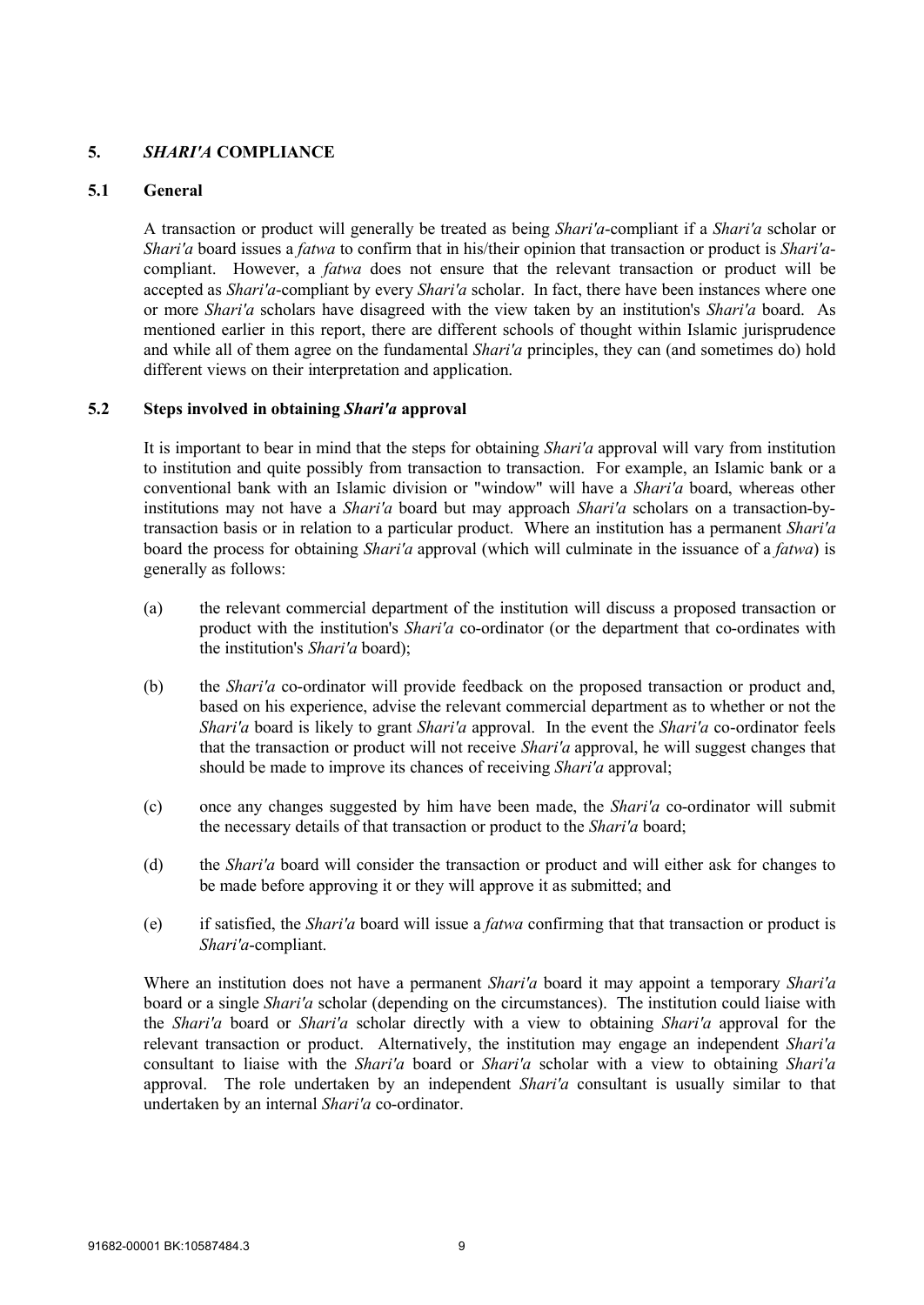# **6.** *SHARI'A* **LAW AND SECULAR LAW**

## **6.1 Introduction**

A question often raised when entering into contracts or financing transactions in the Middle East is to what extent would *Shari'a* law apply to contractual obligations. The answer varies from jurisdiction to jurisdiction as there is no overall consensus as to when and where *Shari'a* applies. It often depends on the religious and social structure of the society, the legal system, the provisions of the constitution and the civil code of each jurisdiction.

*Shari'a* law may apply directly as the governing law of a jurisdiction where there is no fully developed codified legal system, or indirectly through the application of statute law based fully or partially on *Shari'a* law, or as a source of law to fill legislative gaps.

The following overview highlights the contrasting approaches taken by the Kingdom of Saudi Arabia (**Saudi Arabia**) and the United Arab Emirates (the **UAE**) in their application of *Shari'a* law and its effect on contractual obligations. It also considers the approach of English courts to contracts governed by English law but which are also expressed to be subject to *Shari'a* law.

## **6.2 Contrasting the application of** *Shari'a* **law in the UAE legal system with the application of**  *Shari'a* **law in the Saudi Arabian legal system**

In Saudi Arabia there is no civil code, so *Shari'a* operates and applies directly as the governing law of the country in respect of both commercial and personal matters. No other law is applicable if contrary to *Shari'a*. The Basic Law of 1992 confirmed in Saudi Arabia that the *Qur'an* and *ahadith* are the sole sources of law and that all laws and regulations must conform to *Shari'a*. Therefore, no foreign judgement nor any constitutional provision contrary to Islamic principles can be enforced in Saudi Arabia.

*Shari'a* law in Saudi Arabia is supplemented by legislation enacted by the Saudi Arabian State and other legislative authorities. Such legislation takes various forms, the most common of which are royal orders, royal decrees, council of ministers' resolutions, ministerial resolutions and ministerial circulars which cover many fields including company law, the code of commerce and tender law. All such laws are ultimately subject to, and may not conflict with *Shari'a* and Saudi Arabian adjudicatory bodies are required to interpret enacted legislation accordingly.

In contrast, the UAE has adopted a civil code and civil legal system, where the Federal Law No. 5 of 1985 in respect of civil transactions (the **Civil Code**) is based on the French Civil Code and to some extent *Shari'a* law, and where *Shari'a* law applies mainly in the field of family law.

The constitutions of most Arab states refer to the *Shari'a* as either: a *primary* source of law or *the* source of law, the difference being that where the constitution describes the *Shari'a* as the source of legislation, the hierarchy implies that all the other laws and statutes must comply with the principles of the *Shari'a*.

In the UAE, the matter is ambiguous, because Article 7 of the UAE Constitution has *Shari'a* as a primary source of legislation, whereas Article 75 of the Law of the Union Supreme Court of 1973 provides that the Supreme Court shall first apply *Shari'a* and other laws in force if conforming to *Shari'a* principles. It may also apply custom, if custom does not conflict with *Shari'a*. Further, in contrast to the provisions of the Constitution, Article 1 of the Civil Code refers to *Shari'a* as the first source of law where there is a lack of any legislative provision and Article 27 provides that in the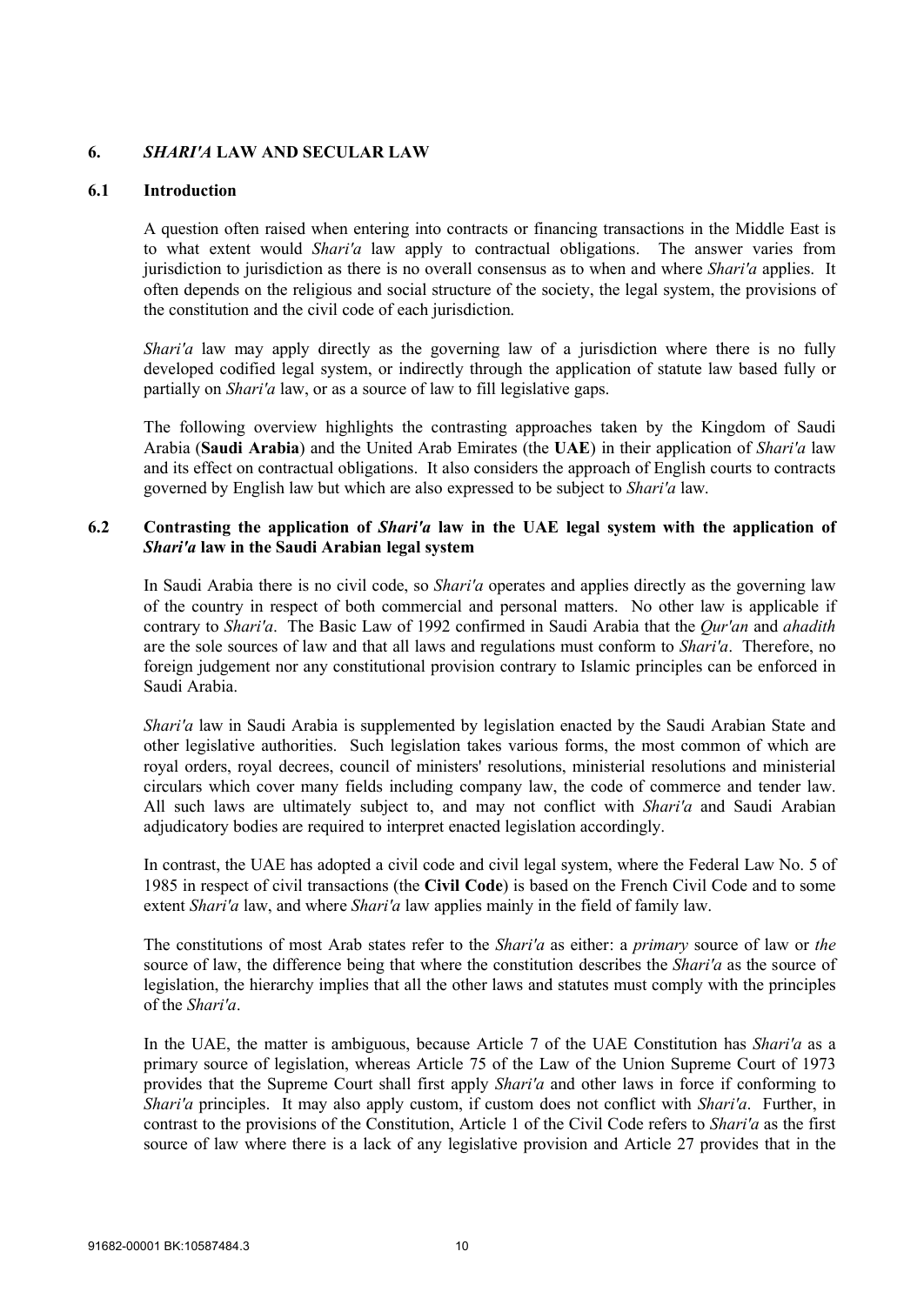case of conflicts of laws, no law contrary to *Shari'a* can be applied and public policy<sup>2</sup> and morals are applicable. So in the UAE, there are constitutional provisions where *Shari'a* is recognised only as a source of law, while the Civil Code and the law of the Supreme Court establishing the highest court consider *Shari'a* as the source of law.

The extent of the application of *Shari'a* has been the subject of a number of cases heard by the highest court of appeal in the UAE, where the court ruled that *Shari'a* is the principal source of law, above all other laws, but it is for legislators to implement that when enacting new legislation.

## **6.3 The relevance of** *Shari'a* **law in the UAE to the enforcement of contracts which are expressed to be** *Shari'a***-compliant and contrasting this with the approach taken in Saudi Arabia**

The contradiction between the prohibition of interest under *Shari'a* law and "legalising" the charging and taking of interest under the Commercial Codes was brought to the attention of the UAE Supreme Federal Court in the decision of 6 September 1983.**<sup>3</sup>** The Federal Supreme Court held that *Shari'a* prohibited interest, but at the same time made exceptions to the prohibition by the application of other principles, including "*necessity permits what would be otherwise forbidden*" and argued that Islamic jurisprudence allows exceptions to a rule in the overwhelming interest of society, and thereby justified the taking and charging of interest on public interest grounds. Consequently, the Court held as constitutional Articles 76 and 77 of the Commercial Code, which allow the charging of interest. The Court also took the view that the judge must respect the will of the parties and may not ignore the agreement of the parties except in exceptional circumstances. For instance, if parties have agreed to charge interest in a contract, the court cannot set aside the agreement unless the rate of interest is in excess of the maximum legal rate.

Hence, in practice, although *Shari'a* is a source of law in the UAE, the UAE courts have very rarely relied on *Shari'a* as a basis for determining cases involving commercial transactions but have rather relied on published codes and decrees as primary sources of law to determine such cases, or even public policy grounds. However, if the UAE courts decided to apply *Shari'a* in respect of commercial transactions expressed to be *Shari'a*-compliant, it is possible that they could reach different interpretations as to whether the commercial contracts comply with *Shari'a* as this would be within the realms of their constitution.

Under Saudi Arabian law, any provision in an agreement for the payment of, whether directly or indirectly, or the bearing of the cost of any amount based upon, calculated by reference to or otherwise related to, interest (for these purposes, "interest" includes money deemed by Saudi Arabian adjudicatory bodies to be in the nature of interest) is not enforceable under Saudi Arabian law. Similarly, any other contractual provision which contravenes *Shari'a* will also be unenforceable in Saudi Arabia. However, the unenforceability of an interest provision does not affect the validity and enforceability of any obligation to pay the principal and it is worth mentioning that apart from the prohibition of interest, there are no civil or criminal penalties which attach to or result from the charging or payment of interest. Therefore, if a Saudi Arabian adjudicatory body considered a provision in a contract to be contrary to *Shari'a* principles (such as the payment of interest), then that provision would not be enforceable in Saudi Arabia.

The strict enforcement of the prohibition on interest would make it impossible for a modern conventional banking industry to function in Saudi Arabia. In order to address this issue, the Saudi Government set up the Banking Disputes Settlement Committee under the aegis of the Saudi Arabian Monetary Agency (the **SAMA Committee**) and empowered it with resolving disputes of a

<sup>2</sup> Article 3 of the Civil Code also stipulates that public policy rules are those which are not contrary to the basic principles of *Shari'a*.

<sup>3</sup> The defendant company had borrowed money from a bank and claimed that *Shari'a* has prohibited interest. Therefore, the defendant had no obligation to pay the sums claimed by the Bank. The appellant contended that the court may apply *Shari'a* only in cases of absence of an express provision in the law as stated in the Commercial Code. Articles 76 and 77 of the Law of the Union Supreme Court of 1973 expressly permit charging interest.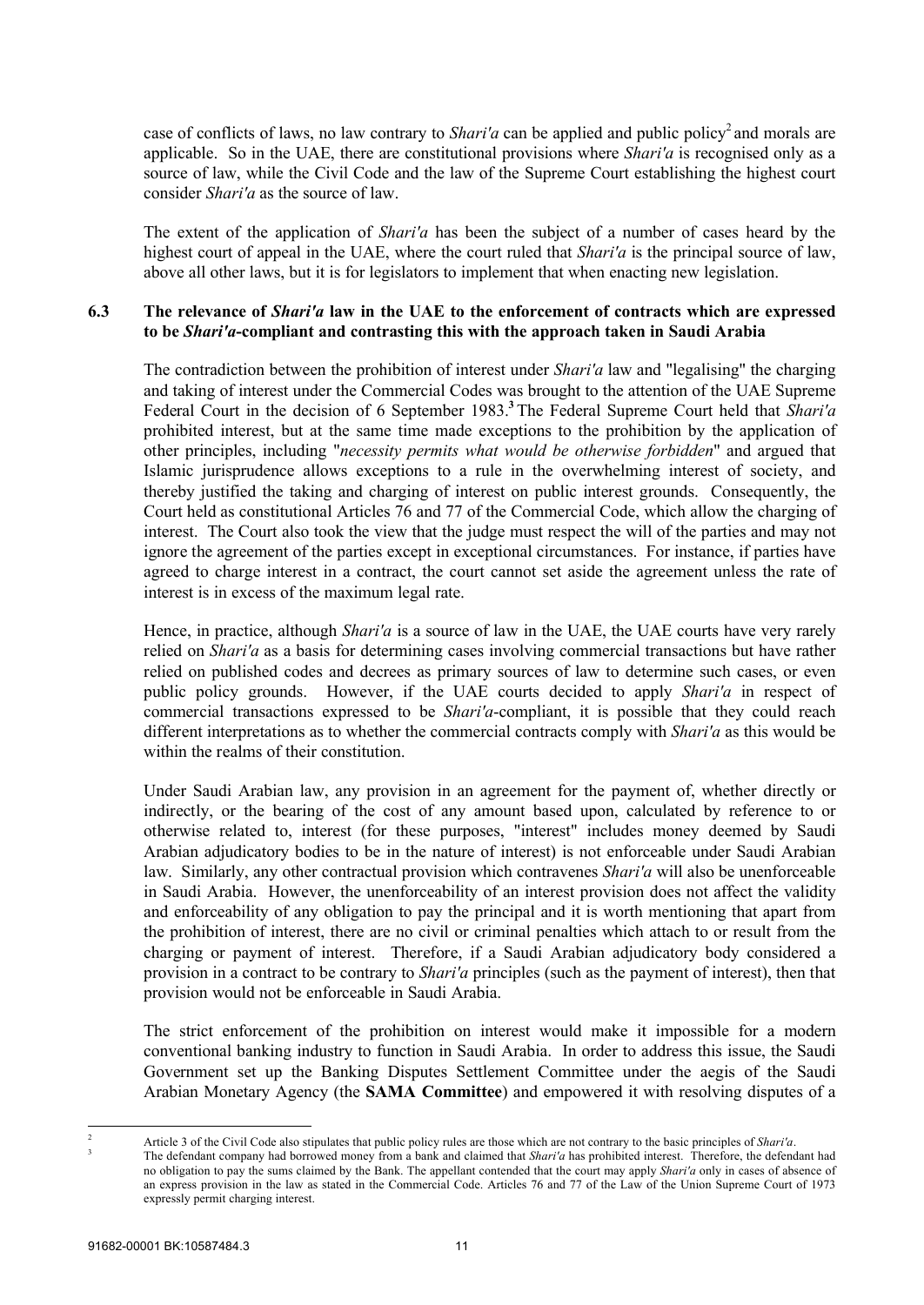banking nature between banks and their customers or between banks themselves. The SAMA Committee does not apply Islamic law principles in as strict a fashion as other courts and judicial committees of Saudi Arabia and upholds arrangements which it considers to be customary or internationally recognised banking practice. The SAMA Committee, in practice, upholds the payment of sums in the nature of interest in connection with credit facilities (which would include loan agreements) in certain circumstances. However, even in such circumstances, the amounts awarded may not constitute all interest payable under the terms of a loan agreement.

# **6.4 Highlighting the approach of the English courts when enforcing an English law governed contract which is also expressed to be subject to** *Shari'a* **law**

The English courts recently had to consider the issue of the relevance of *Shari'a* law to a contract which was governed by English law but which was also expressed to be subject to *Shari'a* law.

In *Shamil Bank of Bahrain EC v Bexmico Pharmaceuticals Ltd (No. 1)<sup>4</sup>, the English courts were* required to adjudicate on a dispute relating to agreements where the governing law provided that "*Subject to the principles of the glorious Shariah, this Agreement will be governed by and construed in accordance with the laws of England*". The defendant had argued that on a proper construction of the governing law clause, the agreements were only enforceable in so far as they were recognised by the *Shari'a* and English law, and contended that the agreements were in fact contrary to the *Shari'a*.

The trial judge gave summary judgement in favour of the plaintiff and held (*inter alia*) that:

- · English law was the governing law because there could not be two separate systems of law governing the agreements;
- · the parties had not chosen *Shari'a* law as the governing law because it was not the law of a country and there was no provision for the application of a non-national system of law such as *Shari'a* law; and
- it was highly improbable that the parties had intended that an English secular court should determine any dispute as to the nature or application of controversial religious principles.

The defendant appealed the summary judgement to the Court of Appeal who dismissed the appeal and upheld the original judgement. In dismissing the appeal, the Court of Appeal held that in interpreting the governing law clause, the court should avoid a construction which would defeat the commercial purpose of the agreements. It also held that there could not be two governing laws in respect of the agreements and that the Rome Convention 1980, scheduled to the Contracts (Applicable Law) Act 1990, only contemplated and sanctioned the choice of the law of a country.

<sup>4</sup> Case No.A3/2003/1952; [2004] EWCA Civ 19; [2004] 1 W.L.R. 1784.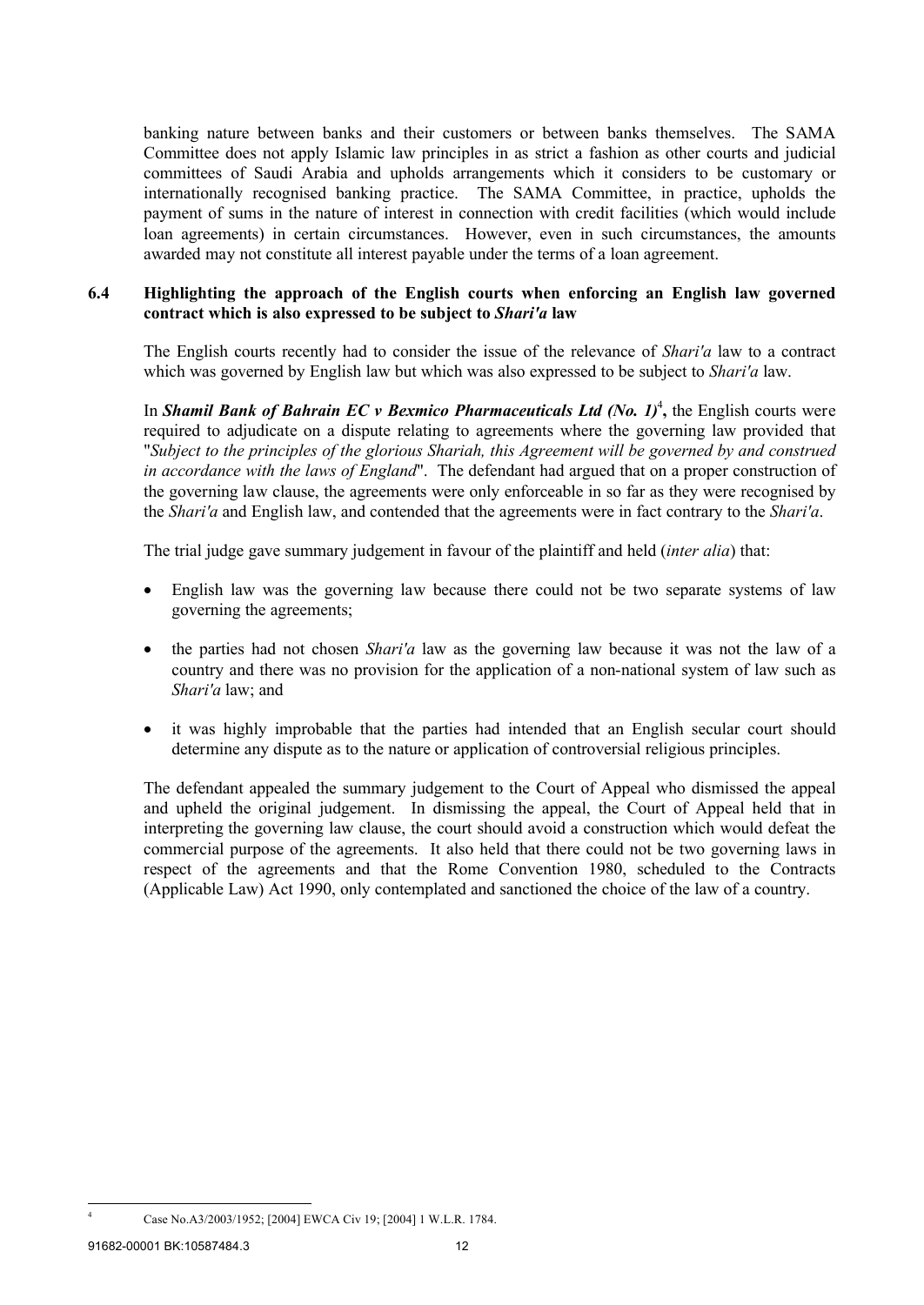# **7. ISLAMIC MICROFINANCE IN THE MIDDLE EAST (UNITED ARAB EMIRATES AND SAUDI ARABIA)**

## **7.1 Introduction**

The late Dr. Ahmad Elnaggar initiated the first modern experiment with Islamic banking in 1963, in Mit Ghamr, Egypt. The Mit Ghamr savings project, which would now be called a microfinance programme, was based on profit sharing and applying certain concepts of the modern microfinance movement. The Mit Ghamr project became the Nasser Social Bank in 1971. Despite this early initiative in Egypt, microfinance remains less developed in the Arab world than, for example, in Asia, Africa or Latin America and, although it seems to have taken hold in many Middle Eastern and North African (**MENA**) countries, it remains largely undeveloped in Saudi Arabia and in its infancy in the UAE.

The majority of microfinance surveys of the region mention Saudi Arabia only in passing and do not mention the UAE at all, and the few microfinance institutions (**MFIs**) and organisations that are present in the UAE seem to view the UAE as their MENA administrative hub or as a potential source of funds rather than as a location for implementing projects.

That said, the partnership between Grameen Bank and the Abdul Latif Jameel Group has served to introduce the Gulf Co-operation Council  $(GCC)$  countries to microfinance initiatives<sup>5</sup> and, since 2006, the UAE has staged several high profile microfinance conferences showcasing microfinance initially as an alternative business model, in which participants might like to engage, and subsequently as an alternative asset class, in which participants might like to invest. On 17 January 2008 Noor Islamic Bank announced its commitment to serving the "unbankable" segment of the UAE population and, on 20 January 2009 at the Arab Economic, Social and Development Summit in Kuwait City the League of Arab States announced the formation of a US\$2 billion fund run by the Arab Development Fund that is set to include a microfinance programme that is aimed at helping small businesses through the credit crunch, extending credit to cottage industries and reducing unemployment across the Arab world.<sup>6</sup>

# **7.2 Interest in Microfinance**

(a) 5-6 November 2006 – First Dubai Microfinance Forum, Dubai

Under the patronage of the Al Qasimi family and supported by the Zayed Foundation, the Emirates Foundation and the Mohammed Bin Rashid Establishment for Young Business Leaders, the conference attracted delegates from and discussed microfinance activities across Egypt, Jordan, Kuwait, Palestine, Saudi Arabia, Sudan and Yemen. It dealt with involvement in microfinance on a primary, face-to-face, and secondary, wholesale, level.

(b) 13-17 April 2008 – International Islamic Finance Forum, Dubai

Professor Yunus, Nobel Peace Prize winner and founder and Managing Director of Grameen Bank, led a panel composed of Islamic finance professionals from all over the world in a discussion on how the global Islamic finance sector needs to undergo a paradigm shift towards poverty alleviation. The offering of microfinance products by UAE institutions was said to be an issue with which the UAE was not yet or was only beginning to be ready to deal. Wasim Saifi, CEO of UAE Islamic mortgage firm Tamweel, suggested that Islamic banks had yet to engage in microfinance "*because* 

<sup>&</sup>lt;sup>5</sup> The six members of the Gulf Co-operation Council are Bahrain, Kuwait, Oman, Oatar, Saudi Arabia and the United Arab Emirates.

<sup>6</sup> The 22 members of the League of Arab States are Algeria, Bahrain, Comoros, Djibouti, Egypt, Iraq, Jordan, Kuwait, Lebanon, Libya, Mauritania, Morocco, Oman, Palestine, Qatar, Saudi Arabia, Somalia, Sudan, Syria, Tunisia, the United Arab Emirates and Yemen.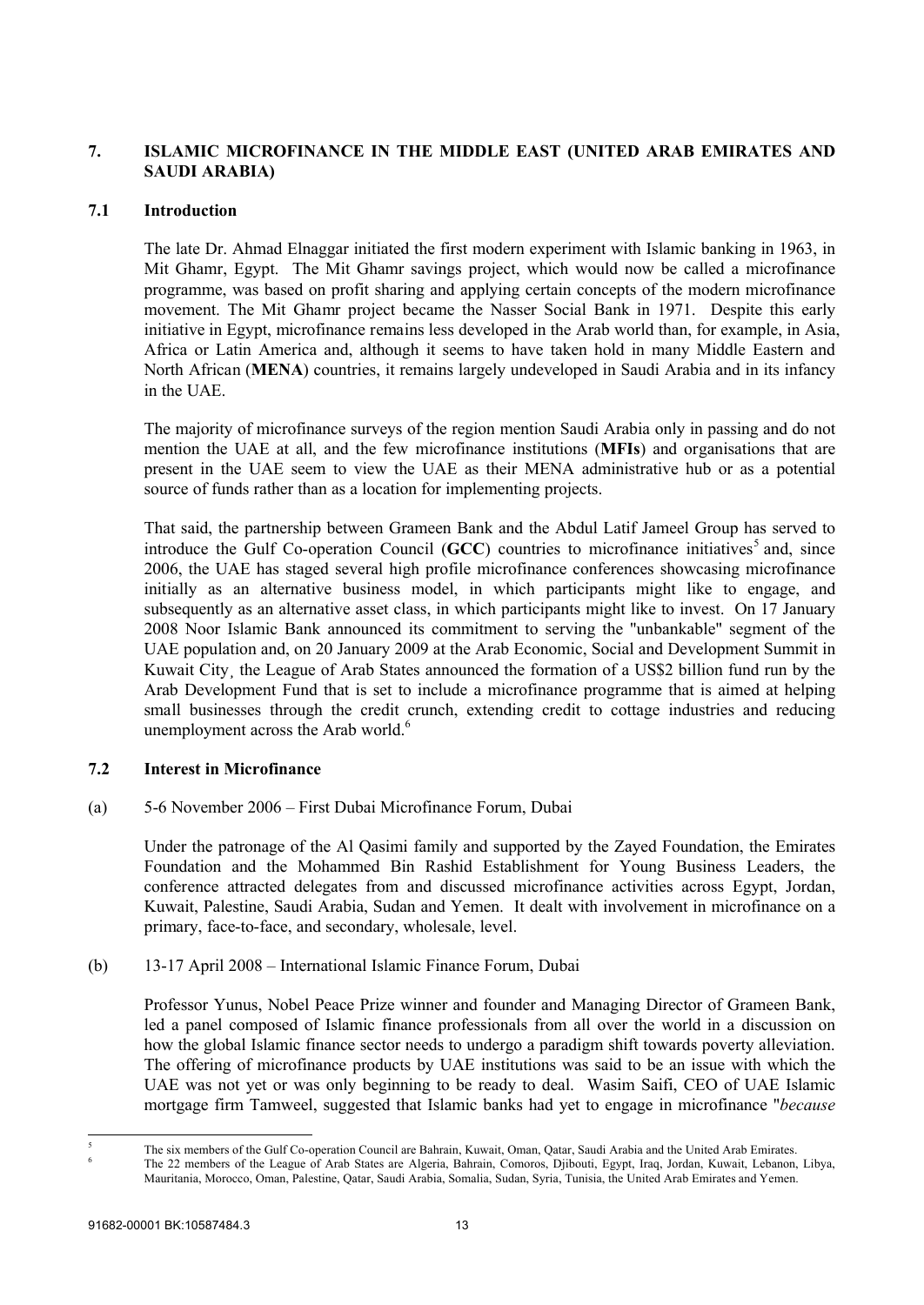*the pressures are still there to create the Islamic finance sector, and widening its scope [is] not part of the immediate focus.*" Ahmed Al Janahi, deputy group CEO of UAE-based Noor Islamic Bank, added that the 15 per cent. of the UAE finance market who would benefit from microfinance initiatives are deemed by most financial services providers to be too costly and "unbankable" and continued, "*we have spotted this at Noor Islamic Bank – we have been creating another bank in the main bank, with a different structure so we can break down the cost per product.*"

(c) 30 November 2008 – Arab Microfinance Investment Symposium, Dubai

Organised by Grameen-Jameel, a joint venture company focussed on poverty alleviation across the Arab world, and BlueOrchard, a microfinance investment manager based in Geneva, this conference presented microfinance as an alternative asset class in which investors could invest.

(d) 20 January 2009 – Arab Economic, Social and Development Summit, Kuwait City

Mohammed Al Sabah, Kuwait's foreign minister, announced the formation of a US\$2 billion fund to include a microfinance programme aimed at helping small businesses through the credit crunch, extending credit to cottage industries and reducing unemployment across the Arab world.

## **7.3 Participants in Microfinance**

(a) Arab Fund for Economic and Social Development (**AFESD**)

Set to run the US\$2 billion fund announced at the recent Arab Economic, Social and Development Summit in Kuwait City, AFESD is an autonomous regional pan-Arab development finance organisation made up of the members of the League of Arab States.

The function of the AFESD is to assist the economic and social development of Arab countries through:

- (i) financing development projects, with preference given to overall Arab development and to joint Arab projects;
- (ii) encouraging the investment of private and public funds in Arab projects; and
- (iii) providing technical assistance services for Arab economic and social development.

The AFESD seeks to assist member countries in eliminating development constraints, increasing absorptive capacity and achieving higher rates of growth, and to foster economic integration and cooperation among member countries.

(b) Arab Gulf Fund for United Nations Development Organisations (**AGFUND**)

Established in 1980 at the instigation of HRH Prince Talal Bin Abdul Aziz Al Saud and supported by the Arab Gulf States, AGFUND is a non-profit regional development institution concerned with the support of sustainable human development efforts targeting the neediest in developing countries, particularly women and children. It supports the developmental efforts of national, international and regional organisations, institutions and NGOs, especially those concerned with improving educational and health standards and combating poverty.

It has supported the establishment of banks for the poor across several Arab countries, including Al-Amal Micro-Credit Bank in the Republic of Yemen, the National Bank for Small Projects Funding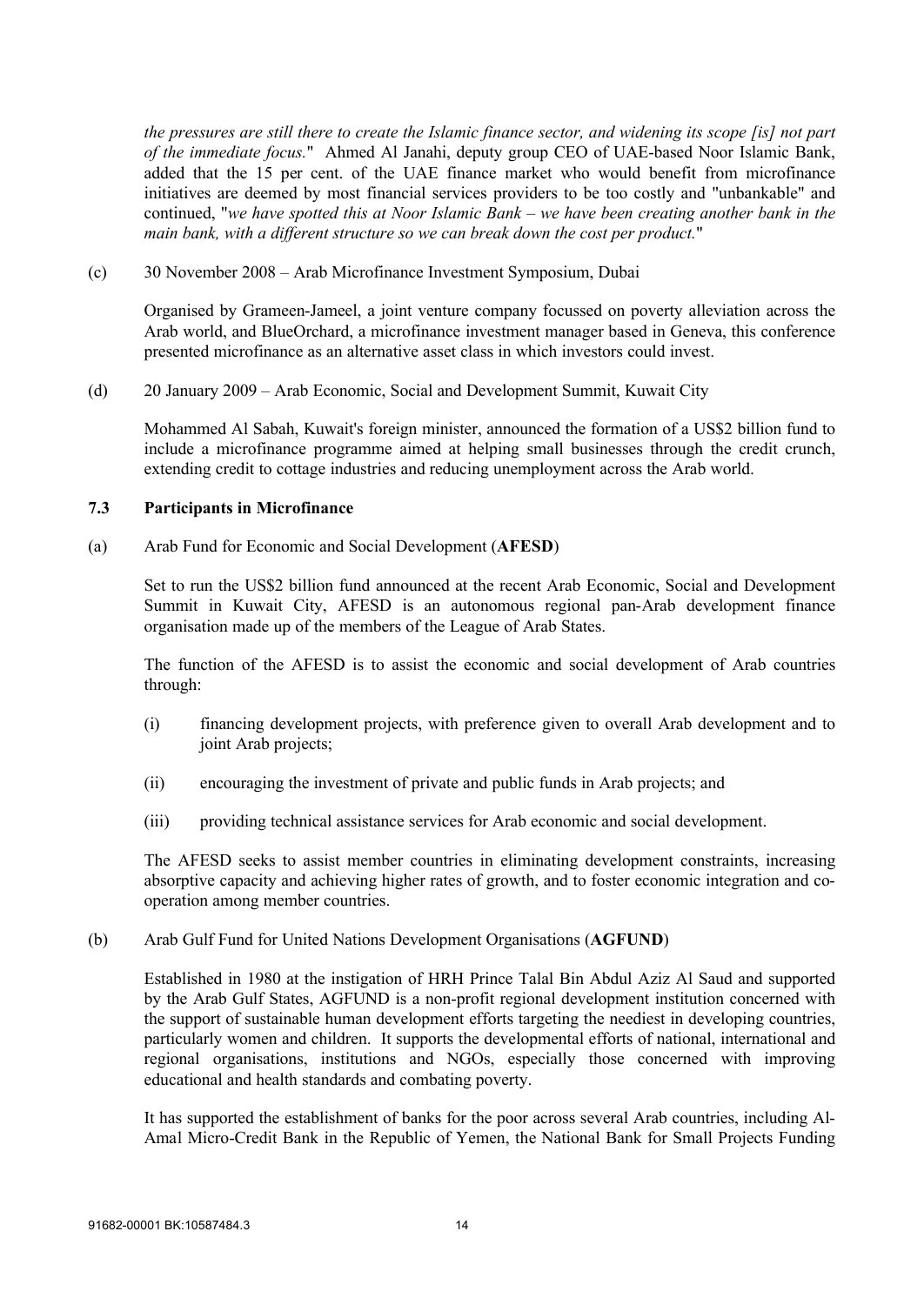in Jordan and Al-Rajaa Micro-Credit Bank in Lebanon. It has plans for similar programmes in Sudan, Morocco, Syria and Mauritania but is notably silent in relation to the GCC countries.

- (c) Abdul Latif Jameel Company Community Service Programmes (**ALJCSP**)
	- (i) Productive Families Program (**PFP**)

Launched in 2004 by the Abdul Latif Jameel Company on the basis of a business plan developed by the Grameen Foundation and benefiting from the continued support of Grameen Bank advisers, the PFP aims to empower low-income women in Saudi Arabia to improve their lives and has piloted a "micro-retail" strategy that uses female loan officers to offer interest-free loans ranging from  $SR1,000$  to  $SR5,000^7$  to women to start their own household projects.

(ii) Bab Rizq Jameel Centres

Intended as the "first stop" for unemployed young Saudi males and females who are looking for a decent job, the Bab Rizq Jameel centres focus on job creation and, as part of this, offer:

- (A) interest-free loans up to a maximum of SR150,000 to owners of new or existing projects of a service, industrial or production nature;
- (B) interest-free loans to enable young Saudi males to acquire and run fully-equipped taxi cars or transport trucks, enabling them to repay the cost of the cars or trucks in instalments from their earnings and entitling them to ownership of the cars or trucks at the end of the instalment period; and
- (C) office and retail facilities and franchise opportunities with international and local companies to those who desire to start their own small projects.
- (d) Grameen-Jameel Pan-Arab Microfinance Ltd (**Grameen-Jameel**)

Launched in 2003 as "the first social business in the Arab world" and operational across, *inter alia*, Egypt, Jordan, Lebanon, Morocco, Palestine, Saudi Arabia, Sudan, Syria, Tunisia and Yemen, Grameen-Jameel is a partnership between the Bangladeshi Grameen Foundation and the Saudi Arabian Abdul Latif Jameel Group. It forms strategic partnerships with select MENA MFIs and works at increasing their capacity by providing financial support, technical assistance, training and access to translated resources on best practice microfinance. It hopes to enable MENA MFIs collectively to reach one million new borrowers by 2011 and aims at enabling these MFIs to increase the breadth and depth of their outreach and improve their financial and operational sustainability on a long-term basis.

(e) Microfinance Network of Arab Countries (**Sanabel**)

Established in 2002 as a membership-driven network of microfinance institutions in the Arab world, Sanabel currently has 64 members from 12 Arab countries who collectively serve over 80 per cent. of the total microfinance clients in the region. Sanabel works with MFIs to promote best practice microfinance across the Arab world through information exchange, training opportunities, research, and a transparency initiative (in partnership with the Microfinance Information Exchange).

(f) Noor Islamic Bank PJSC

<sup>&</sup>lt;sup>7</sup> SR means Saudi Riyal.

<sup>91682-00001</sup> BK:10587484.3 15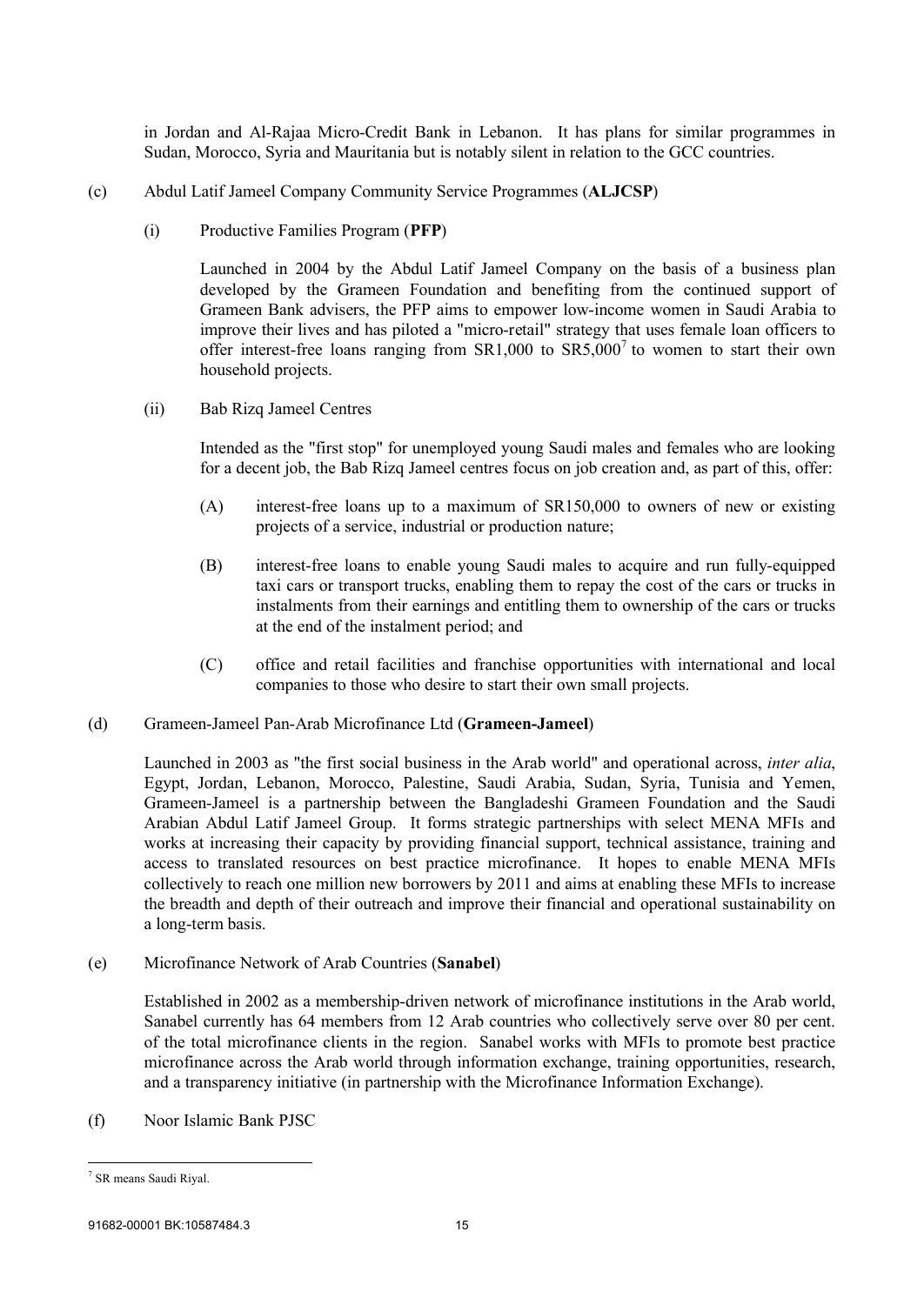On 20 January 2008, Noor Islamic Bank PJSC announced its intention to establish a company with Emirates Post Holding Group offering *Shari'a*-compliant financial services to the low income and unbanked segment of the UAE population, combining Noor Islamic Bank's "expertise in the provision of *Shari'a*-compliant financial services" with Emirates Post's "country-wide reach and brand reputation" to offer a comprehensive basket of financial products and services developed for and tailored to the needs of this segment.

(g) Saudi Credit Bank / Ministry of Finance

Established in 1971 with the aim of helping Saudi citizens with limited financial resources overcome their financial difficulties, the Saudi Credit Bank (**SCB**) extends interest free loans for marriage, home repair, vocational pursuits, and other social endeavours, including family loans, up to a maximum of SR20,000 to Saudi citizens:

- (i) who are in actual need of the loan;
- (ii) whose annual income does not exceed SR36,000; and
- (iii) who do not have any loans or any type of amount outstanding from the SCB,

in return for a sufficient mortgage or acceptable surety from a creditworthy individual or firm.

The vocational loan programme aims at encouraging qualified Saudi professionals and technicians to pursue specialised, professional and technical vocations by themselves and for their own interest. It offers interest free loans up to a maximum of SR200,000 to Saudi citizens wishing to expand and develop their own workshops:

- (i) who are at least 21 years old;
- (ii) who are graduates of a university or college or of a vocational or technical institute or centre;
- (iii) who are engaged in a profession that serves a large sector of society or enhances one of the national economy's sectors; and
- (iv) who have practised in their profession for at least one year.

#### **7.4** *Shari'a***-Compliant Financing Products and Structures**

A number of *Shari'a*-compliant financing products and structures which are commonly used in the mainstream Islamic finance industry could also be used in the provision of *Shari'a*-compliant microfinance products and services and we have Set out below brief descriptions of these. We understand that MFIs in a number of Muslim countries (such as Afghanistan, Bangladesh, Indonesia, Malaysia, Sudan, Syria and Yemen) already use one or more of these products and structures.

- (a) Profit Sharing
	- (i) *Musharaka* (partnership)

*Musharaka* involves investors injecting equity into a business venture and sharing any profits and losses from that venture according to predetermined ratios. Each partner retains (though is not obliged to exercise) management rights in the venture, must receive accounting and other information on business activity, must authorise the raising of capital from any new partners and may receive a salary in return for participating. This is not a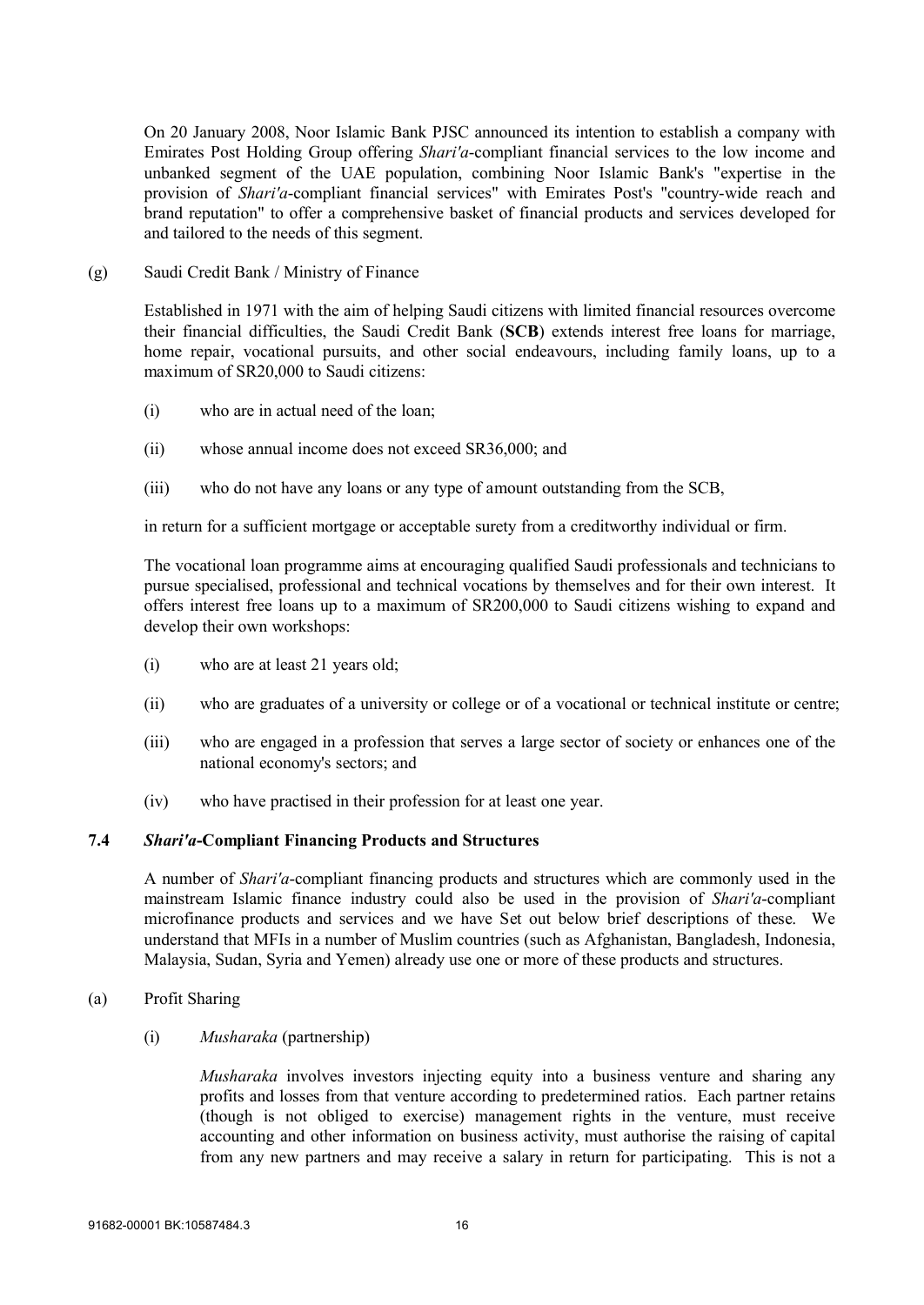popular structure, however, in the context of microfinance as the thorough reporting and transparency requirements surrounding the just distribution of any profit and loss can result in substantial operating burdens and costs on small enterprises unaccustomed to formal accounting.



#### (ii) *Mudaraba* (trust financing)

*Mudaraba* involves an investor or investors providing funding for a business venture and a manager with fiduciary responsibilities providing managerial or market specific expertise (and sometimes additional funding). Investors retain ownership of the assets but have no management rights. The investor(s) and the manager share any profits according to predetermined ratios. The investor(s) share any losses according to their respective funding contributions. As with the *musharaka*, however, this is not a popular structure in the context of microfinance as the thorough reporting and transparency requirements surrounding the just distribution of any profit and loss can result in substantial operating burdens and costs on small enterprises unaccustomed to formal accounting.



- (b) Contracts of exchange
	- (i) *Murabaha* (cost-plus mark-up)

*Murabaha* involves a finance party purchasing tangible assets from a seller and selling them to a buyer at a predetermined profit margin. In the context of trade finance, the buyer will settle the marked-up purchase price by way of immediate lump sum payment. In the context of consumer finance, the buyer will settle the marked-up purchase price by way of deferred instalments. Using a *tawarruq* structure and an asset for which there is a highly liquid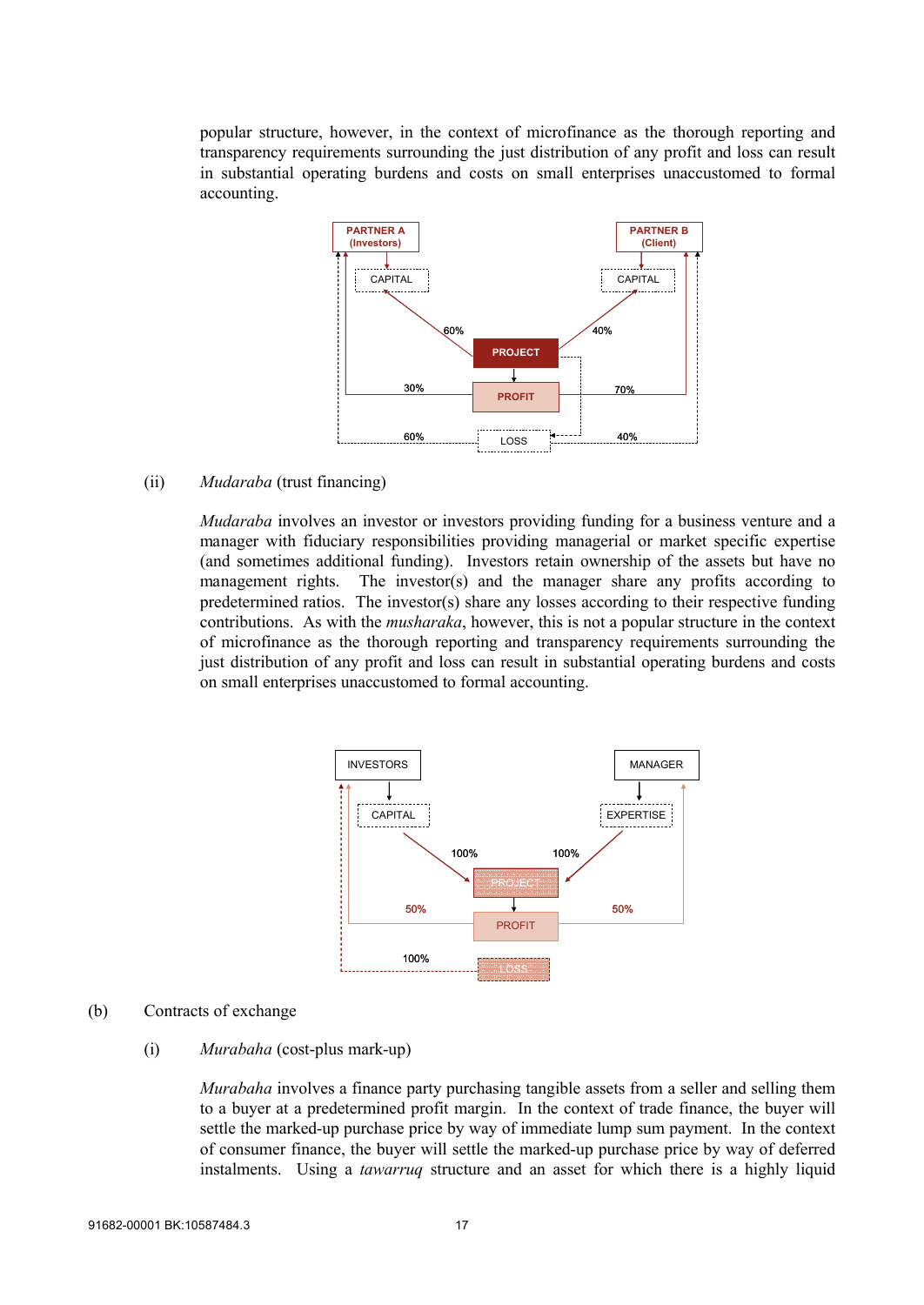market, the buyer will settle the marked-up purchase price by way of deferred instalments but will also appoint the finance party as its agent to on-sell the assets on a spot basis and remit to the buyer the proceeds of any such sale.

*Murabaha* is the most popular and flexible *Shari'a*-compliant structure and is used in microfinance initiatives across Afghanistan, Bangladesh, Indonesia, Sudan, Syria and Yemen. However, it is costly to implement and a growing number of *Shari'a* scholars do not approve of it, especially in *tawarruq* structure, on the basis that it is merely disguised lending where the participants have no interest in actually acquiring the underlying commodities. This applies all the more in the context of providing microfinance to start-ups and small companies whose businesses do not involve the sale and purchase of commodities and which do not have sufficient surplus funds to be credibly investing in commodities.

#### **Simple** *Murabaha*



#### **Commodity** *Murabaha*



#### (ii) *Ijara* (sale and leaseback)

*Ijara* involves making available a known benefit arising from the use, possession and/or occupation of a specified asset in return for a payment. In the context of consumer financing, a finance party will purchase an asset from a client and lease it back to the client at a predetermined rate at predetermined intervals over a predetermined period of time. The finance party is responsible for maintaining and insuring the asset (though may engage another (often the client) as its servicing agent) and the asset must exist for the duration of the lease. The financier may grant the client a sale undertaking and the client grant the financier a purchase undertaking, giving the client the option to purchase the lease assets for a pre-agreed residual sum at the end of or during the lease. It is also possible to structure the lease so that the leased asset is simply transferred to the client at the end of the lease.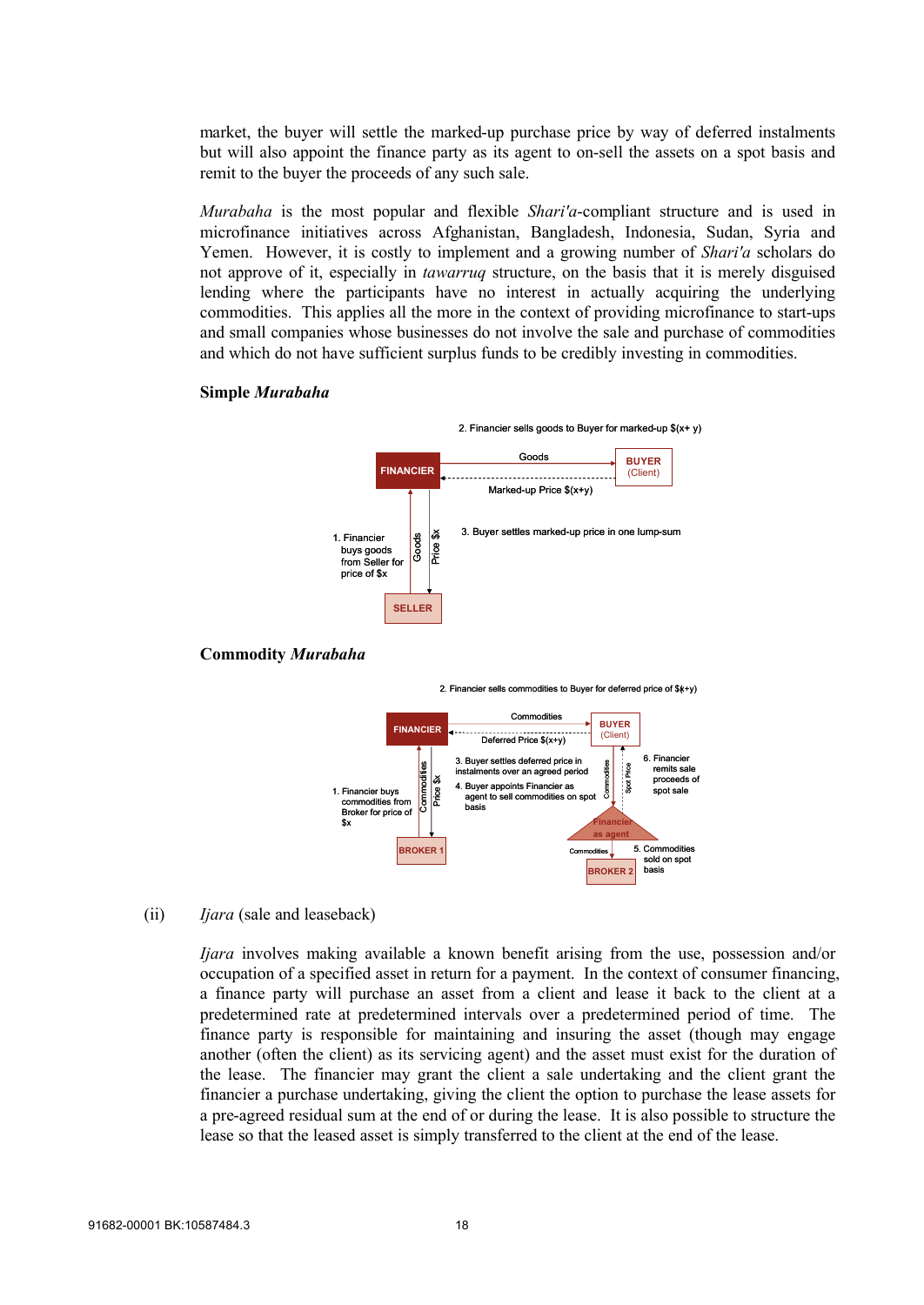

#### (iii) *Istisna'a* (construction / manufacturing)

*Istisna'a* involves the construction or manufacture and deferred delivery of specified madeto-order assets of predetermined quality and quantity in return for instalment or lump sum on delivery payments. The manufacturer must procure his own goods but, unless those goods do not conform with the contracted terms, the contract is irrevocable after the commencement of manufacture.



#### (iv) *Salam* (future delivery)

(iii) *Istisna'a* (construction / manufacturing<br>  $I_{stisna}/a$  involves the construction or r<br>
to-order assets of predetermined quality<br>
delivery payments. The manufacture commencement of manufacture.<br>  $\frac{I_{stisna}}{I_{stisna}}$ <br>  $\frac$ *Salam* involves one party making an upfront payment to another party for the future delivery of assets of predetermined quality and quantity. The contract is irrevocable after the payment of the purchase price. Although not accepted in many jurisdictions, in a parallel *salam* structure, the finance party will enter into a parallel but unrelated contract to on-sell the assets on delivery at a profit. However, *salam* is costly to implement and, in the context of forward crop-financing in agrarian societies such as, for example, the Sudan, it covers little more than production costs and it is the financiers rather than the clients that realise any potential gains at (post harvest-season and post asset-delivery) market maturity.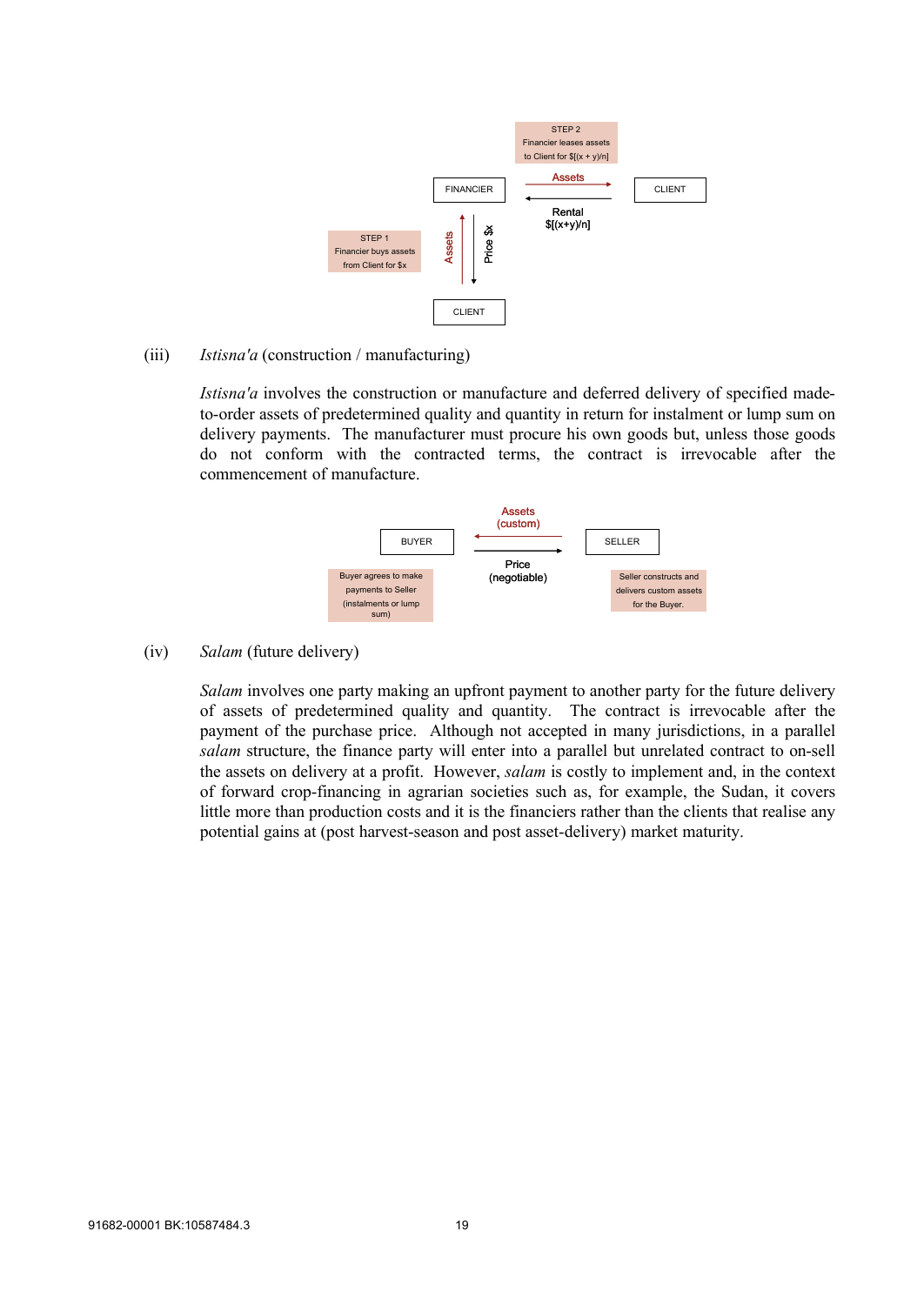## **8. ISLAMIC MICROFINANCE IN SOUTH ASIA AND SOUTHEAST ASIA**

#### **8.1 Introduction**

One of the earliest microfinance programmes originated in Bangladesh with the experience of the Grameen Bank initiated by Nobel Prize winner Mohammed Yunus. A 1998 World Bank study showed that in Bangladesh, Grameen Bank's clients were escaping poverty at the rate of 10,000 per month. However, the interest element in the Grameen model makes it unsuitable for replication in an Islamic environment hence the need for Islamic microfinance.

Islamic microfinance represents the confluence of two rapidly growing industries: microfinance and Islamic finance. Presently, the supply of Islamic microfinance is concentrated in a few countries, with Indonesia, Bangladesh and Afghanistan ranking in the top three. According to the 2008 Consultative Group to Assist the Poor (**CGAP**) survey, Islamic microfinance accounts for about 0.5 per cent. of global microfinance despite a global Muslim population of about 1.2 billion.

This section sets out an overview of Islamic microfinance in South Asia and Southeast Asia by looking at the experience of Islamic microfinance in Pakistan, Bangladesh, Indonesia and Malaysia.

#### **8.2 Islamic microfinance in Pakistan**

Pakistan and Bangladesh account for an estimated 122 million Muslims living in poverty, or about 10 per cent. of the world's Muslim population.

Pakistan is among the few countries in the world which has a separate legal and regulatory framework for microfinance banks. The framework allows microfinance and commercial banks to extend a range of microfinance services to poor and low income people through various arrangements.

Consequently, the State Bank of Pakistan has formulated guidelines for provision of Islamic microfinance produces and services. These guidelines are intended to increase the scope of microfinance services and products consistent with *Shari'a* principles, and specify the four types of institutional arrangements eligible in offering Islamic microfinance.

Apart from the banks, the other notable Islamic microfinance institutions (**IMFIs**) in Pakistan are *Akhuwat* and Islamic Relief.

Pakistan has developed a unique mosque-centered structure. In the case of *Akhuwat*, Islamic microfinance is dispensed by small interest-free charitable loans (*qard al-hasan*) with an administration fee of 5 per cent. in a spirit of Islamic brotherhood. There is no funding from international donors or financial institutions. All activities revolve around the mosques and involve close interaction with the community. There are no independent officers and loans are disbursed and recovered in the mosque. It uses collateral-free group and individual financing based on mutual guarantees. Anecdotal evidence suggests that the fact that loans are disbursed in a mosque, also attaches a religious sanctity to the oath of returning it on time.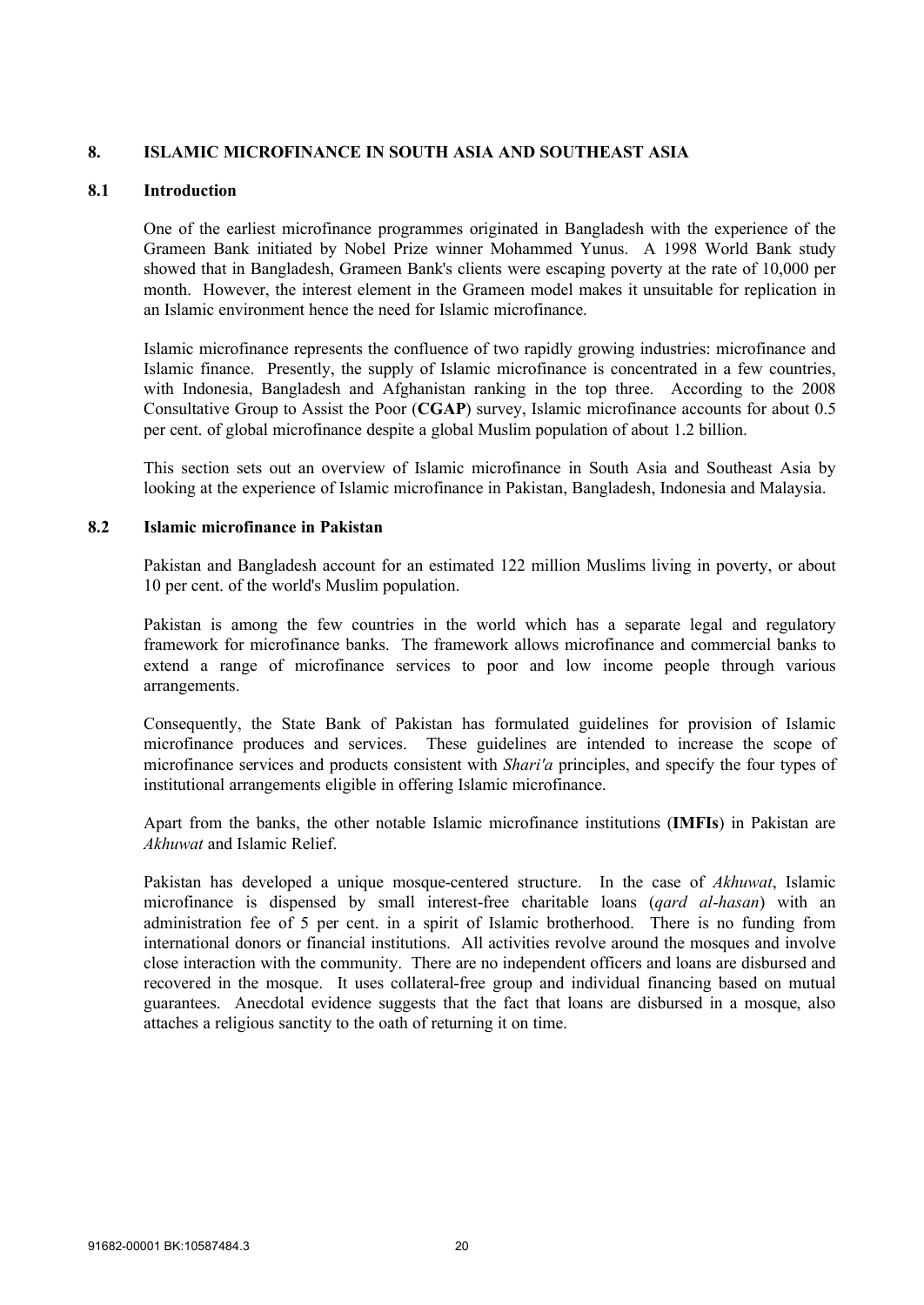Islamic Relief disburses *murabaha-*based financings to individuals based on a combination of personal guarantors, group savings accounts, co-signers and community recommendations to ensure repayment. These guarantee mechanisms are highly efficient and repayment levels are in the range of 95-99 per cent. *Murabaha* financings are typically delivered to borrowers' business premises. Islamic Relief is continually working in partnership to establish new lending programmes based on Islamic models of microfinance and expand existing programmes in the wider community. In a recent pilot project, HSBC Amanah collaborated with Islamic Relief by providing funding towards Islamic Relief's microfinance projects in Rawalpindi, Pakistan. HSBC Amanah also assists in developing the *Shari'a* structure for financing models and contracts, and providing Islamic finance training to Islamic Relief staff. Islamic Relief will, in turn, manage microfinance projects, identify and screen beneficiaries, set out eligibility criteria and provide financial and social reports to HSBC Amanah.

#### **8.3 Islamic microfinance in Bangladesh**

As one of the first countries to adopt microfinance, Bangladesh was also one of the first to introduce Islamic microfinance, which currently accounts for about 1 per cent. of the country's microfinance, and currently has the highest outreach level globally. Available evidence reports Islamic microfinance instruments used by the IMFIs in Bangladesh are predominantly *murabaha* and deferred sale contracts (*bai mu'ajjal*) based on group lending principles. Islamic microfinance has thus evolved in this manner from *qard al-hasan* structures.

Generally, cash credit is not extended in compliance with the "materiality" principle hence sale on credit is implemented through *bai mu'ajjal* and *murabaha*. Mark-up rates range between 12-15 per cent. with a compounding annualised implicit interest rate of 24-25 per cent. Islamic microfinance programmes largely depend on IMFIs' members' savings and funds from Palli Karma-Sahayak Foundation (PKSF).

In a study by Mannan (2007) in Bangladesh, conventional microfinance institutions are based on implicit assumptions of social class conflict and tend to empower women, whereas IMFIs empower families by ensuring joint liability of husband and wife by lending to families or groups of families. Leading Islamic microfinance organisations in Bangladesh include Islami Bank Bangladesh, Social and Investment Bank Bangladesh, Al-Fallah and Rescue.

## **8.4 Islamic microfinance in Indonesia**

Indonesia currently has the greatest diversity of both conventional and Islamic microfinance. It possesses one of the most differentiated microfinance infrastructures, comprising some 6,000 formal and 48,000 semi-formal registered microfinance units serving about 45 million depositors and 32 million borrowers. A majority of microfinance institutions in Indonesia are found in rural and semiurban areas.

Currently, Indonesia maintains a dual conventional/Islamic microbanking system, which includes both conventional rural banks (Bank Perkreditan Rakyat or **BPRs**) and *Shari'a*-compliant rural banks (Bank Perkreditan Rakyat Syariah or **BPRSs**). Each BPRS has a *Shari'a* board to monitor the conformity of products to Islamic principles. In contrast with many single-product Islamic microfinance programmes in other countries, the financing portfolios of Indonesian IMFIs are reasonably balanced with an array of products based on *murabaha*, *musharaka*, *mudaraba*, *ijara* and *qard al-hasan*.

In addition to BPRs and BPRSs, co-operative institutions are also involved in Islamic microfinance activities, for example, Baitul Maal Wat Tamwil (**BMT**). BMTs are grass-roots developments programmes supported by funds from Islamic community members. BMTs usually operate on the principle of profit-loss sharing instead of charging interest rates, and use Islamic moral values and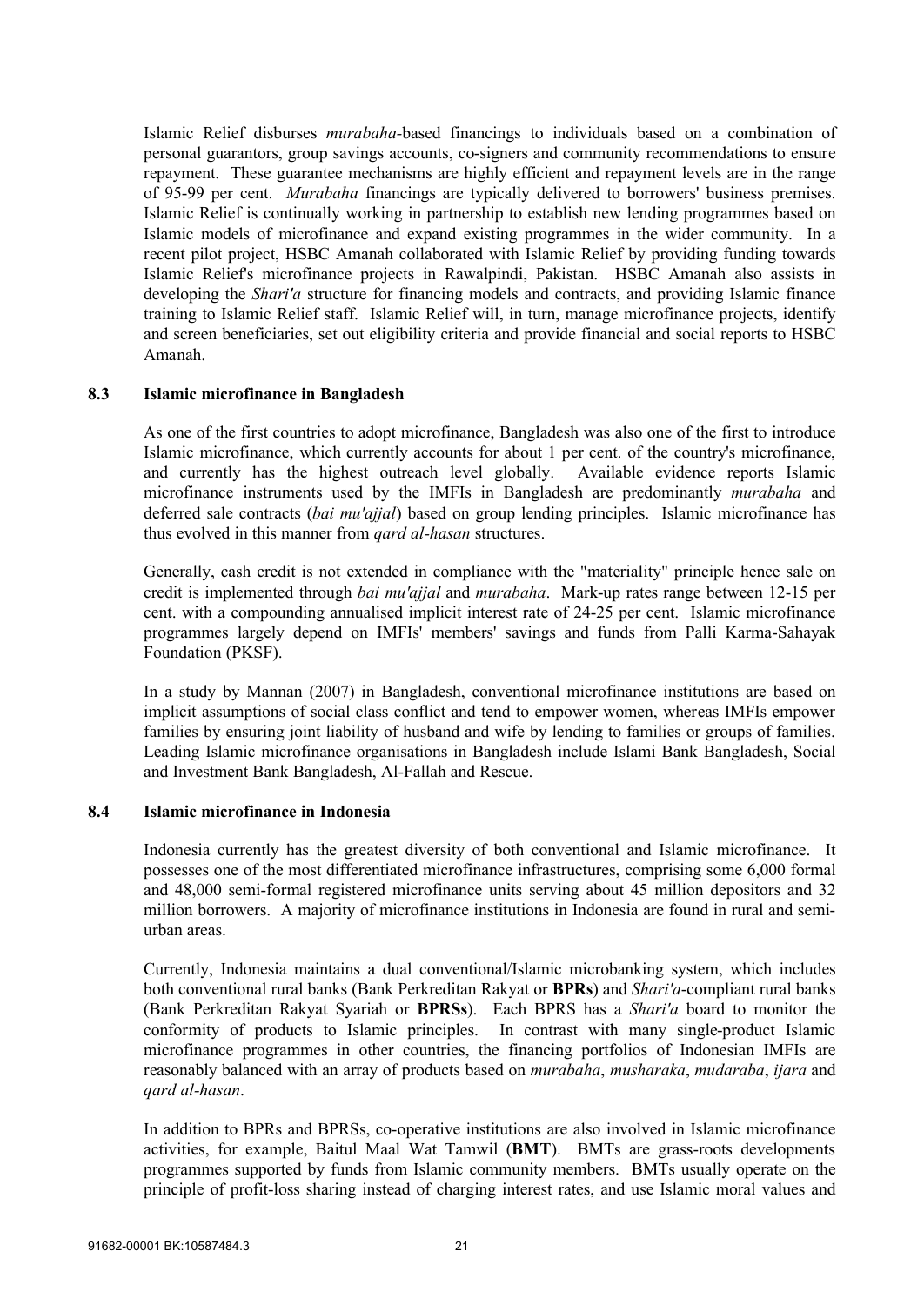group solidarity to encourage repayment of loans. *Zakah* (a type of religious tax payable by Muslims on their net worth) funds also form an integral part of BMTs.

Another type of institution providing Islamic microfinance is pawnshops. There are approximately 744 branches and 14 regional head offices, all of which are state-owned and run by Perum Pegadaian (**PP**). In 2001, PP established a Sharia Pawn Service Unit Division for implementing pawning practices based on *Shari'a* pursuant to Article 7 of Government Regulation No. 103 of 2000. Through the Sharia Pawn Service Unit Division, pawnshops provide fast loans based on collateral in the form of physical assets (e.g. jewellery, precious metals, electronic devices etc.) and which do not require complex procedures to operate. During the lending period, pawnshops provide a place for safekeeping the pledged assets and, in turn, charge the borrowers a fee for costs related to their maintenance and safekeeping. Upon maturity, pawnshops have the right to sell or auction the pledged assets upon giving notice to the borrowers, unless the borrowers repay the debt and reclaim the pledged assets. These *Shari'a*-compliant pawning practices are regulated and governed by *Fatwa* (Edict) No. 25/DSN-MUI/III/2002 and *Fatwa* (Edict) No. 26/DSN-MUI/III/2002 issued by the National Sharia Board of the Indonesian Ulemas Council.

Essentially, Islamic microfinance programmes in Indonesia serve two broad categories of clients: (i) clients with existing businesses and successful operations for at least two years; and (ii) new entrepreneurs without prior business experience. The vast majority of clients fall within the first category and are usually financed through Islamic financial products such as *murabaha*, *musharaka* and *mudaraba* involving some form of profit-sharing. A small minority of clients fall within the second category and are usually financed through soft loans (*qard al-hasan*) without any interest charge or profit-sharing.

## **8.5 Islamic microfinance in Malaysia**

With its rather developed Islamic banking system and capital markets, Malaysia has established several organisations under the aegis of government agencies to provide microfinance to small- and medium-sized enterprises using a wide range of Islamic financial products.

In addition to financial institutions, efforts have also been made to diversify sources of loans for micro-enterprises and the poor, which includes Amanah Ikhtiar Malaysia (**AIM**) and Islamic pawnbroking (*Ar Rahnu*). AIM was established in 1987 with the objective of helping hardcore poor households. Islamic microfinance schemes employed by AIM are akin to the Grameen Bank Model, except that loans are provided without interest. Nonetheless, borrowers are required to pay service charges, usually charged below prevailing market rates. It was reported that since its inception, AIM has disbursed more than  $RM2.3$  billion<sup>8</sup> in loans to its clients.

The inclusion of *Shari'a* regulation in the banking system in 1983 has led to the establishment of *Ar Rahnu* in 1993. *Ar Rahnu* offers short term interest-free loans that require collateral which is valued at current prevailing prices. During the lending period, the lender will charge a fee for safekeeping the collateral. At the end of the period, financing must be repaid and the collateral reclaimed. In the event that the loan is not repaid within the agreed duration (unless extensions are granted), the lender reserves the right to seize and auction the collateral to recover its financing costs with any remaining balance returned to the borrower.

<sup>8</sup> RM means Malaysian Ringgit.

<sup>91682-00001</sup> BK:10587484.3 22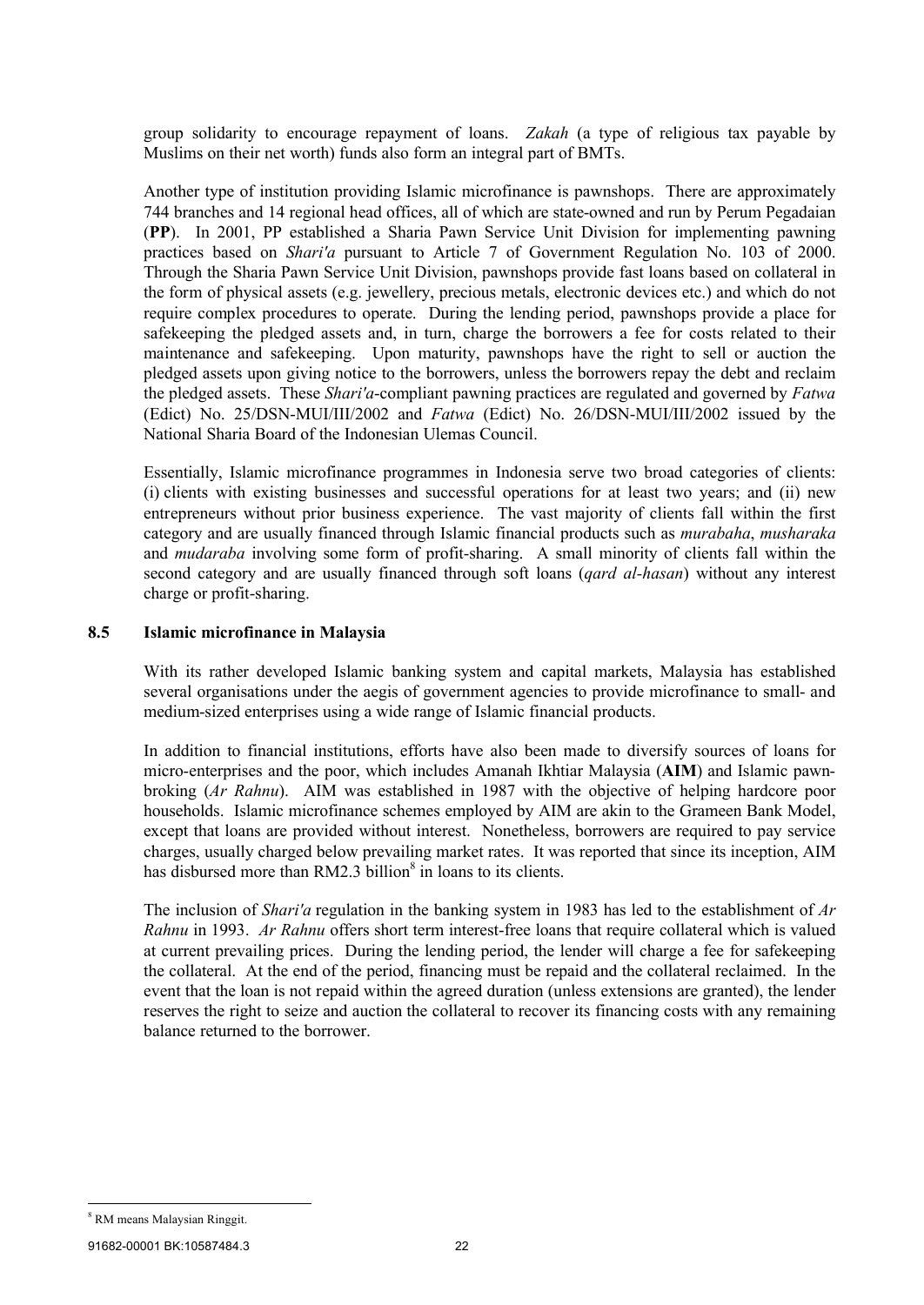# **9. DEFAULTING ON PERSONAL DEBT IN THE UNITED ARAB EMIRATES AND SAUDI ARABIA**

# **9.1 UAE**

Enforcement of a right in the UAE must be by way of court proceedings. Therefore, a creditor must apply to the court to seek a judgement to enforce its rights against the debtor. The creditor must obtain a final judgement for its debt against the debtor. Once a judgement has become final and nonappealable, a judgement creditor may enforce the judgement by placing the judgement with the Execution Department at the court. The debtor is then notified that execution has been commenced and is requested to pay the debt within 15 days.

If the debtor does not fulfil his/her due debts within the above mentioned period, the execution judge may order the seizure of assets which are owned by the debtor and then order the sale of the seized assets to pay off the debtor's obligations.

If the executed debt is over  $AED1,000^9$ , or is a financial fine or alimony, the execution judge also has the power to order the imprisonment of the debtor upon a request from the creditor, if the debtor has refrained from making payment and is proved as capable of paying the debt. Imprisonment of the debtor does not extinguish the right of the creditor to the repayment of the debt.

However, an order to imprison the debtor will not be issued in the following cases:

- if the debtor is under the age of 18 or over the age of 70;
- if the debtor has a child under the age of 15 and his/her spouse is dead or imprisoned;
- · if the debtor can provide a bank guarantee or a guarantor capable and acceptable to the judge, to repay the debt at set times and disclose his/her funds that could be subject to execution and sufficient to repay the debt;
- if the debtor is pregnant, the imprisonment can be deferred to a year after giving birth;
- if the debtor is suffering from a medically proven permanent disease and cannot endure imprisonment, and if suffering from a temporary illness, the imprisonment can be deferred until after recovery; and
- · the debt is less than AED1,000 unless the sum was a financial fine or decided alimony.

The term for imprisonment cannot exceed a month, however, it can be renewed 90 days after release if the debtor continues to fail to repay the debt.

In addition, where the creditor, even prior to raising a case of merits, has serious reasons to fear that the debtor will escape, and the debt is more than AED10,000 (or alimony), the creditor can require the judge to issue an order to prevent the debtor from travelling in the following cases:

- if the debt is known, due and not tied to conditions; or
- if the debt is an undecided amount, the judge will temporarily evaluate it if the request is supported by written evidence and the creditor provides bail that guarantees the debtor reimbursement for all damages suffered as a result of being prevented from travelling if it transpires that the creditor's allegation was false.

<sup>9</sup> AED means United Arab Emirates Dirham.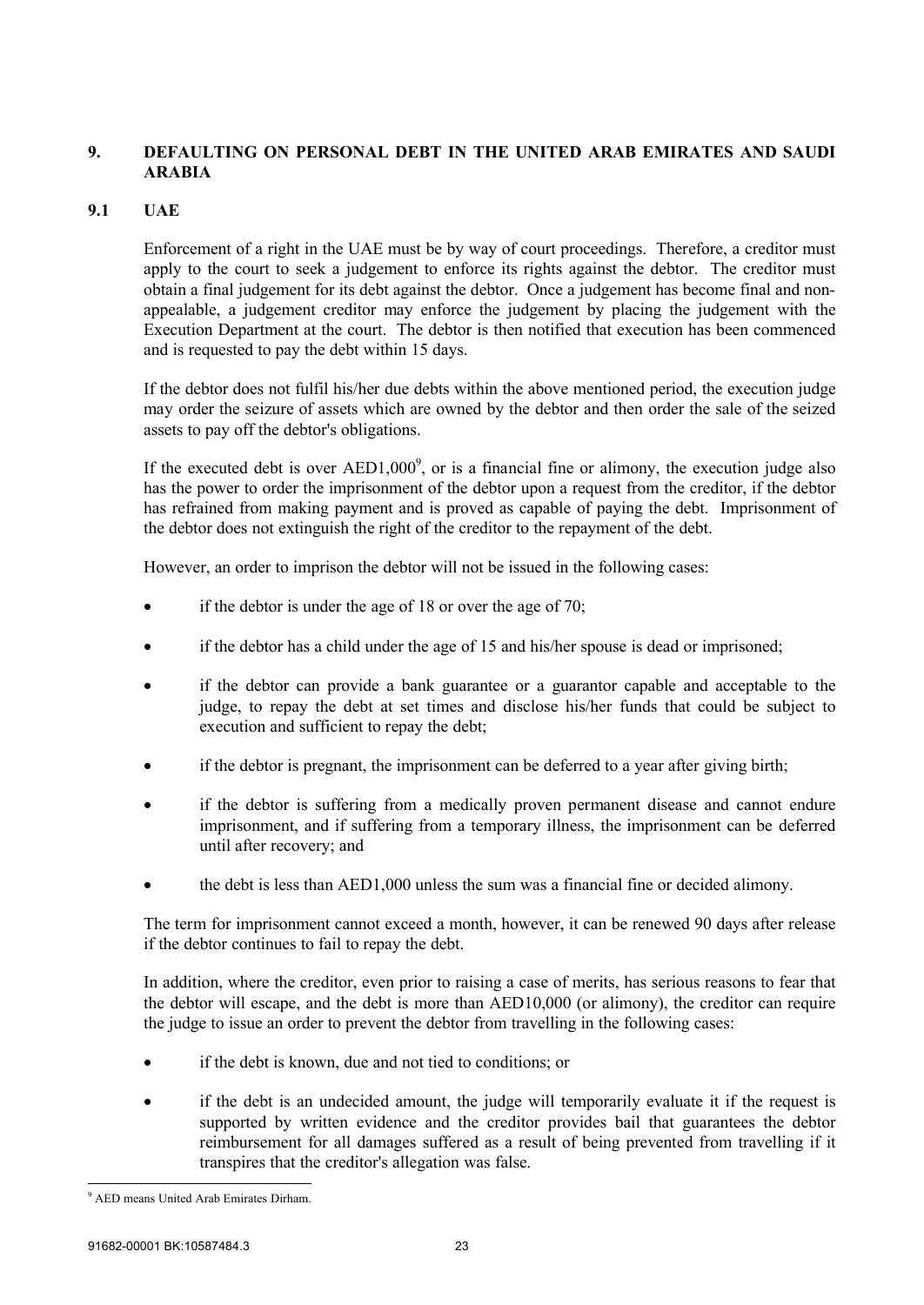# **9.2 Saudi Arabia**

In Saudi Arabia there is no regulation or decree regulating the enforcement of personal debts. However, our understanding is that as a matter of practice enforcement is by way of court order, decision of the SAMA Committee or, where a promissory note has been issued evidencing the debt, judgement of the Negotiable Instruments Committee of the Saudi Arabian Monetary Agency. Following the grant of a court order requiring payment of the debt, the creditor may take the court order to the police station in the locality of the debtor for enforcement. The police have wide discretion in relation to enforcement of orders including imprisonment of debtors.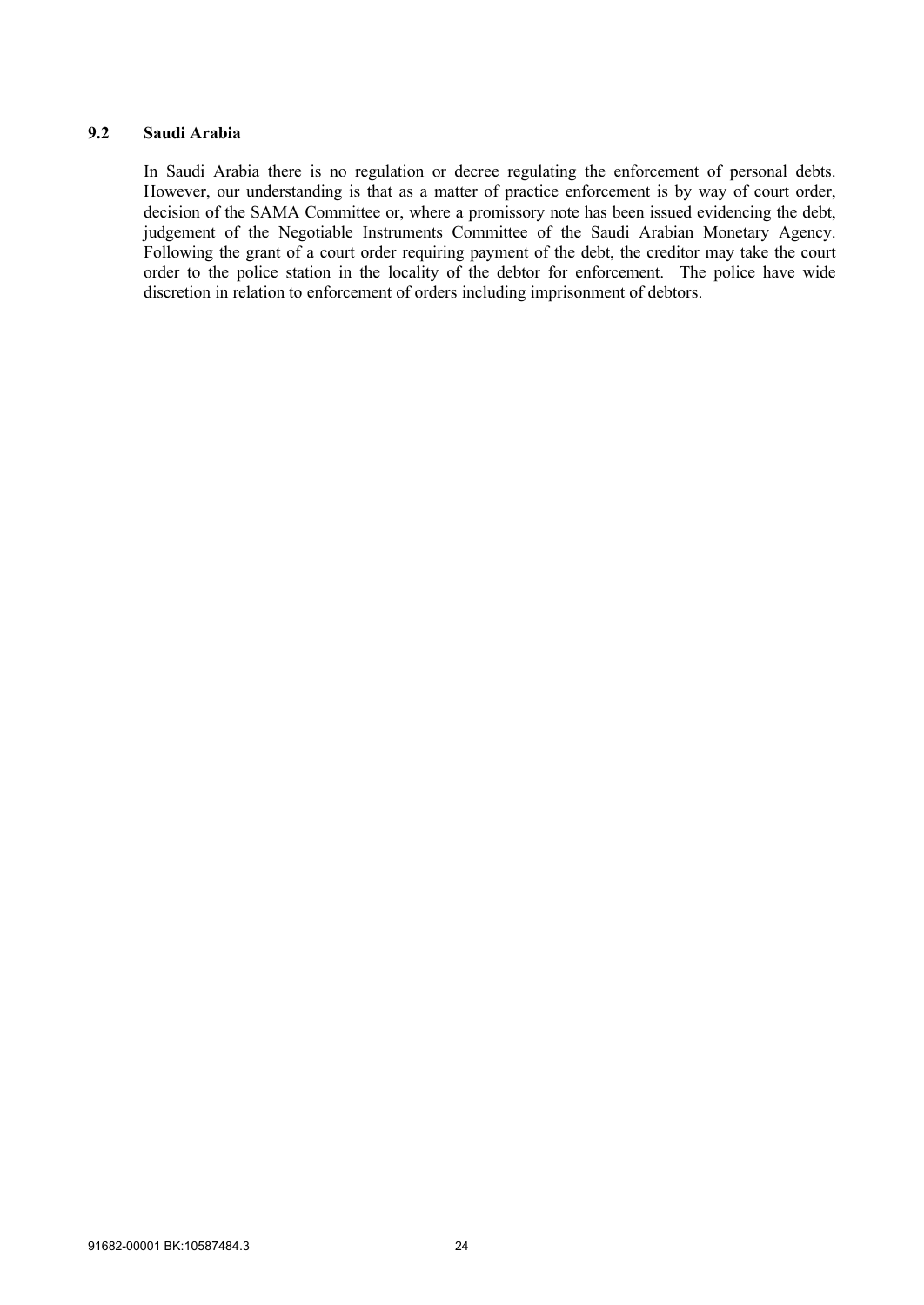## **10. CONTRIBUTORS**

Section 2: Ranajoy Basu and Diane Wood

Section 3: Atif Hanif, Ranajoy Basu and Diane Wood

Section 4: Atif Hanif and Emmanuel Hadjidakis

Section 5: Atif Hanif and Emmanuel Hadjidakis

Section 6: Amar Meher, Salam Alsmadi and Afsha Karim

Section 7: Amar Meher, Katherine Williams and Jonathan Marshall

Section 8: Chang Chi Hoong, Oscar Franklin Tan and Christina Koh

Section 9: Salam Alsmadi, Afsha Karim and Jonathan Marshall

Production and editing: Roger Wedderburn-Day, Atif Hanif, Amar Meher and Johannes de Jong.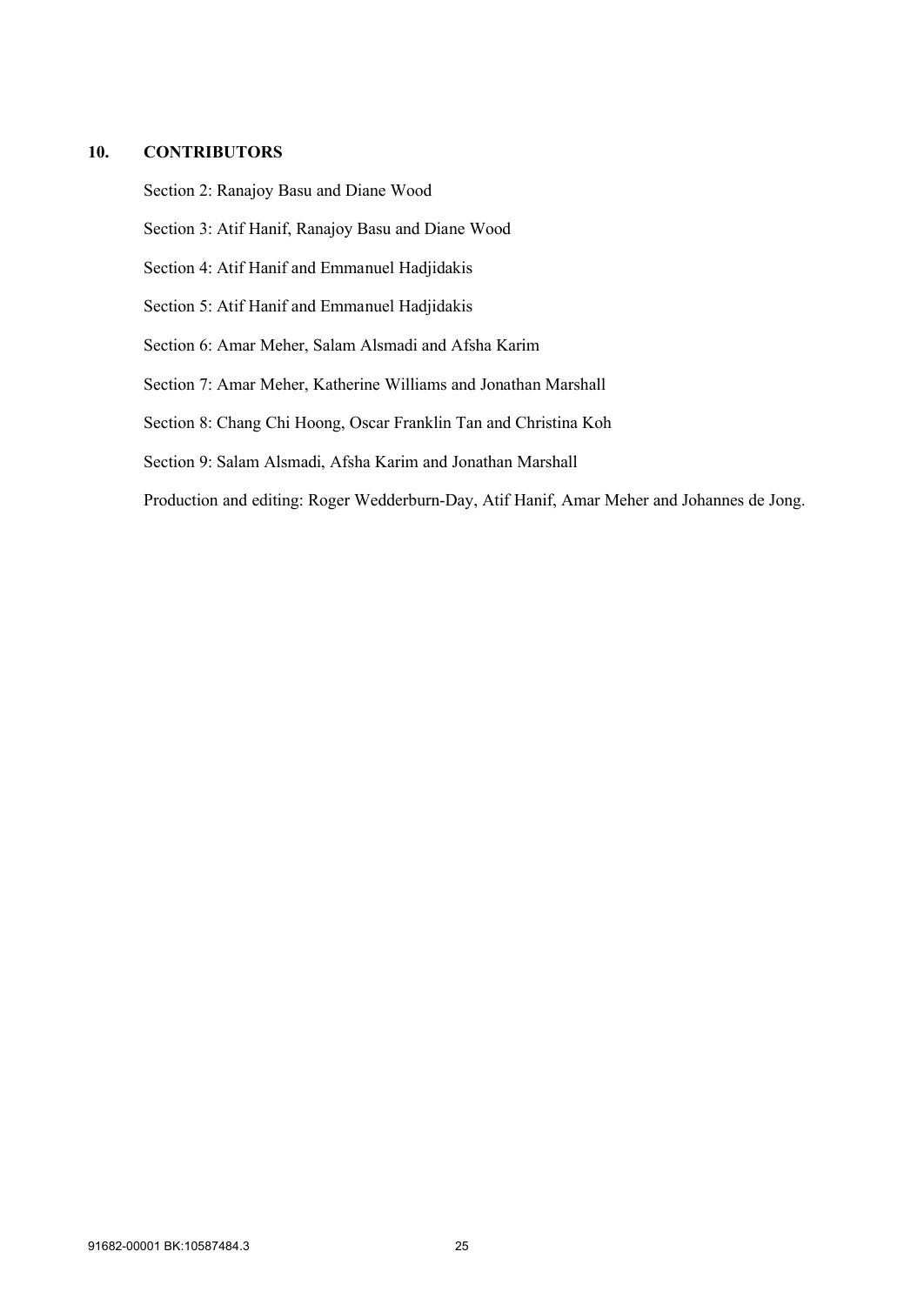# **11. SOURCES**

## **Section 2 (***Shari'a* **Law)**

Islamic Finance – An Overview, Atif Hanif, [2008] I.E.L.R. 9

Islamic Finance Qualification – The Official Workbook, 2007, Securities and Investment Institute

The Law and Practice of International Capital Markets, 2007, Geoffrey Fuller

[http://w](http://www.iht.com/articles/2008/01/22/business/bank.php)[ww.iht.com/articles/2008/01/22/business/bank.php](www.iht.com/articles/2008/01/22/business/bank.php)

#### **Section 3 (Key** *Shari'a* **Principles and Prohibitions Relevant to Finance)**

Islamic Finance – An Overview, Atif Hanif, [2008] I.E.L.R. 9

Islamic Finance Qualification – The Official Workbook, 2007, Securities and Investment Institute

The Law and Practice of International Capital Markets, 2007, Geoffrey Fuller

#### **Section 4 (***Shari'a* **Scholars and** *Shari'a* **Boards) and Section 5 (***Shari'a* **Compliance)**

Islamic Finance - An Overview, Atif Hanif, [2008] I.E.L.R. 9

Islamic finance: unveiling the mysteries [\(www.practicallaw.com/0-359-2952\)](www.practicallaw.com/0-359-2952)(PLC) (PLC Magazine, May 2007) by Sara Catley, PLC produced with assistance and comments from Andrew Calderwood and Natalya Pilbeam of Herbert Smith LLP, Luma Saqqaf of Linklaters LLP, Simon Sinclair of Clifford Chance LLP and Farmida Bi of Denton Wilde Sapte

Introduction to Islamic Finance by Qudeer Latif, Clifford Chance LLP [\(http://](http://www.practicallaw.com/5-202-0621)[www.practicallaw.com/5-202-0621\)](www.practicallaw.com/5-202-0621)

Islamic finance: overview by Sara Catley, PLC, updated by PLC Finance and Natalya Pilbeam and Benjamin Halperin, Herbert Smith LLP ([http://w](http://www.practicallaw.com/3-366-1996)[ww.practicallaw.com/3-366-1996](www.practicallaw.com/3-366-1996))

#### **Section 6 (***Shari'a* **Law and Secular Law)**

Islamic Finance Qualification – The Official Workbook, 2007, Securities and Investment Institute

Application of Islamic Law in the Middle East – Interest and Islamic Banking – Saleh Majid and Faris Majid

Islamic Legal Authorities for Islamic Banking System: The Authorisation of *Shari'a*-compliant banks in the UK (Comp.Law 2006, 27(2), 54-56

## **Section 7 (Islamic Microfinance in the Middle East (United Arab Emirates and Saudi Arabia)**

<www.agfund.org>

<www.aljcsp.org>

<www.arabfund.org>

<www.arabianbusiness.com>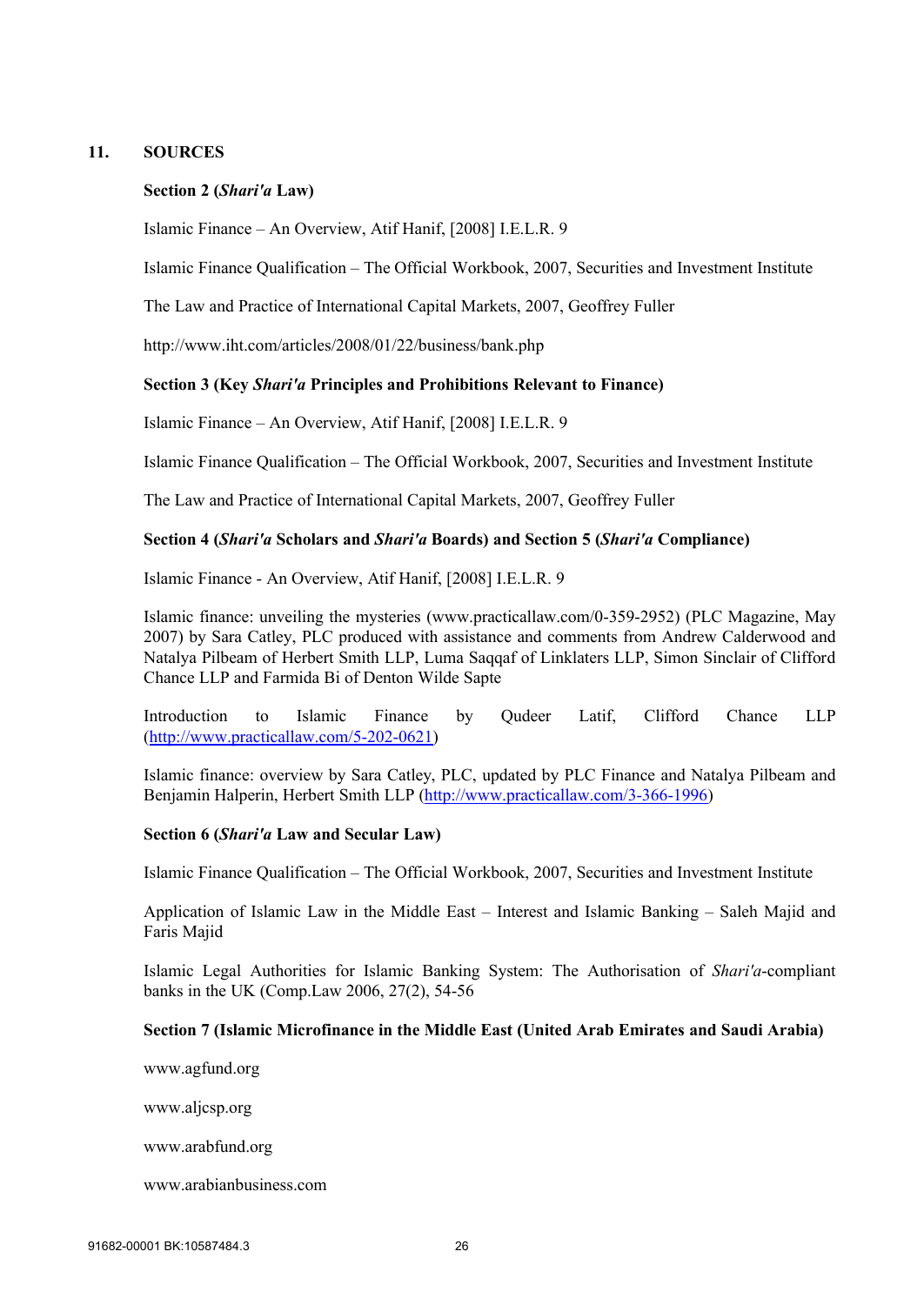<www.arabnews.com>

<www.babrizqjameel.com>

<www.blueorchard.org>

<www.dubai-microfinance.org>

<www.ft.com>

<www.grameen-jameel.com>

<www.grameenfoundation.org/>

<www.ihc.ae>

<www.mof.gov.sa>

<www.microcapital.org>

<www.microfinancegateway.org>

<www.mixmarket.org>

<www.rockdalefdn.org>

<www.sanabelnetwork.org>

Karim, Nimrah, Michael Tarazi and Xavier Reille 2008 "Islamic Microfinance: an emerging market niche" Focus Note 49 CGAP, August

#### **Section 8 (Islamic Microfinance in South Asia and Southeast Asia)**

CGAP Focus Note No. 49, August 2008 "Islamic Microfinance: An Emerging Market Niche" [http://w](http://www.cgap.org/gm/document-1.9.5029/FocusNote_49.pdf)[ww.cgap.org/gm/document-1.9.5029/FocusNote\\_49.pdf](www.cgap.org/gm/document-1.9.5029/FocusNote_49.pdf)

Kyoto Bulletin of Islamic Area Studies, 1-2 (2007), pp 38-53 "Islamic Microfinance: A missing component in Islamic Bank" - [http://](http://www.asafas.kyoto-)[www.asafas.kyoto](www.asafas.kyoto-)u.ac.jp/kias/contents/pdf/kb1\_2/06abd\_rahim.pdf

State Bank of Pakistan IBD Circular No. 05 of 2007, 10 September 2007 "Guidelines for Islamic Microfinance Business" - [http://w](http://www.sbp.org.pk/ibd/2007/C5.htm)[ww.sbp.org.pk/ibd/2007/C5.htm](www.sbp.org.pk/ibd/2007/C5.htm)

Islamic Research and Training Institute, Policy Dialogue Paper No. 2 "Islamic Microfinance Development, Challenges and Initiatives" [http://microfinancegateway.org/files/50158\\_file\\_54660.pdf](http://microfinancegateway.org/files/50158_file_54660.pdf)

Islamic Relief Worldwide "Islamic Microfinance - Theory, Policy and Practice" February 2008 [http://w](http://www.islamic-relief.com/Indepth/downloads/Islamic%20Microfinance%20-)[ww.islamic-relief.com/Indepth/downloads/Islamic%20Microfinance%20-](www.islamic-relief.com/Indepth/downloads/Islamic%20Microfinance%20-) %20Theory,%20Policyand%20Practice.pdf

AEM Info "HSBC Amanah to launch pilot Islamic microfinance programme with Islamic relief" 17 July 2008 - [http://](http://www.ameinfo.com/163835.html)<www.ameinfo.com/163835.html>